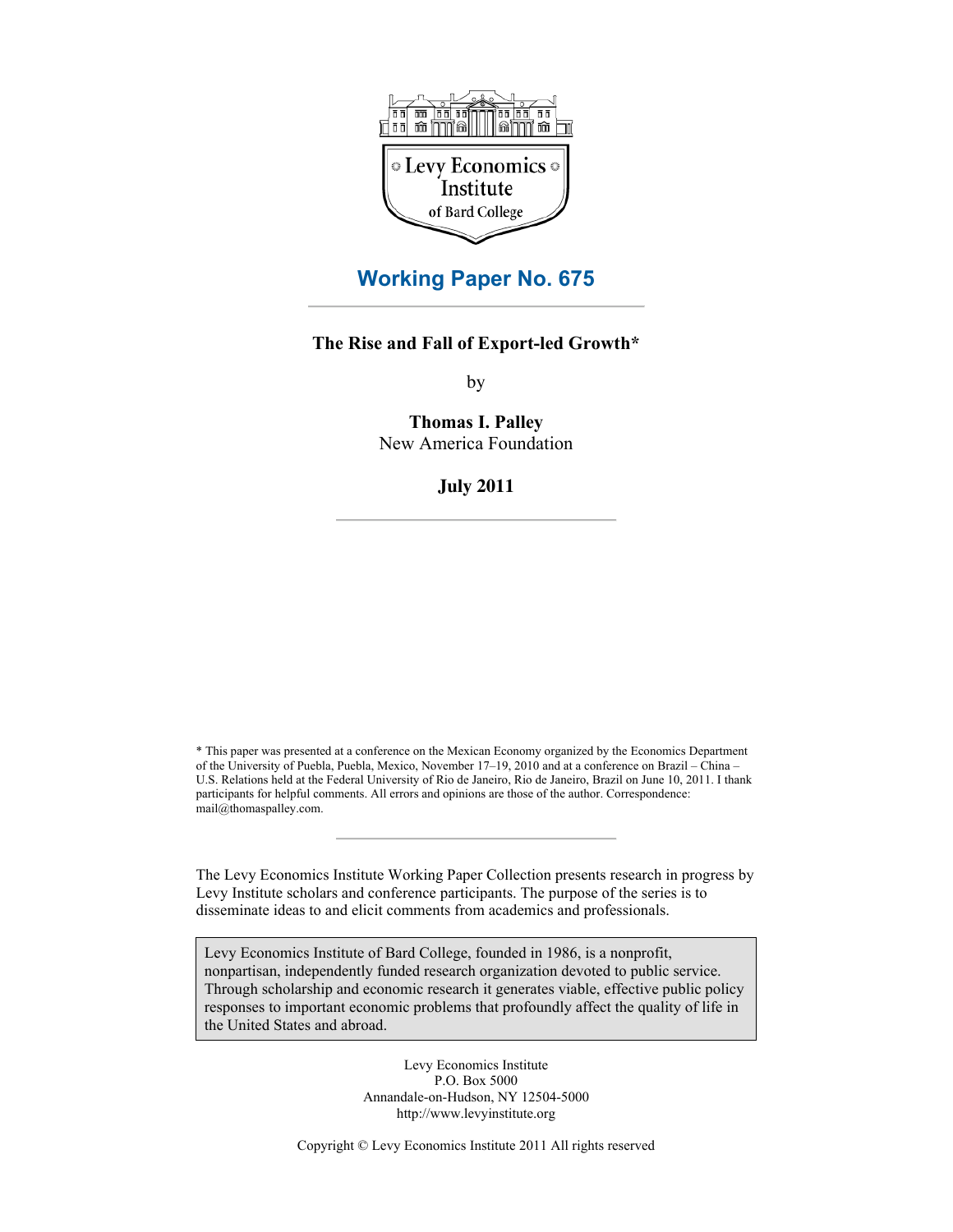## **ABSTRACT**

This paper traces the rise of export-led growth as a development paradigm and argues that it is exhausted owing to changed conditions in emerging market (EM) and developed economies. The global economy needs a recalibration that facilitates a new paradigm of domestic demand-led growth. Globalization has so diversified global economic activity that no country or region can act as the lone locomotive of global growth. Political reasoning suggests that EM countries are not likely to abandon export-led growth, nor will the international community implement the international arrangements needed for successful domestic demand-led growth. Consequently, the global economy likely faces asymmetric stagnation.

**Keywords:** Export-led Growth; Domestic Demand-led Growth; Economic Development; **Stagnation** 

**JEL Classifications:** F00, F01, F02, F10, F20, F50, O11, O19, O24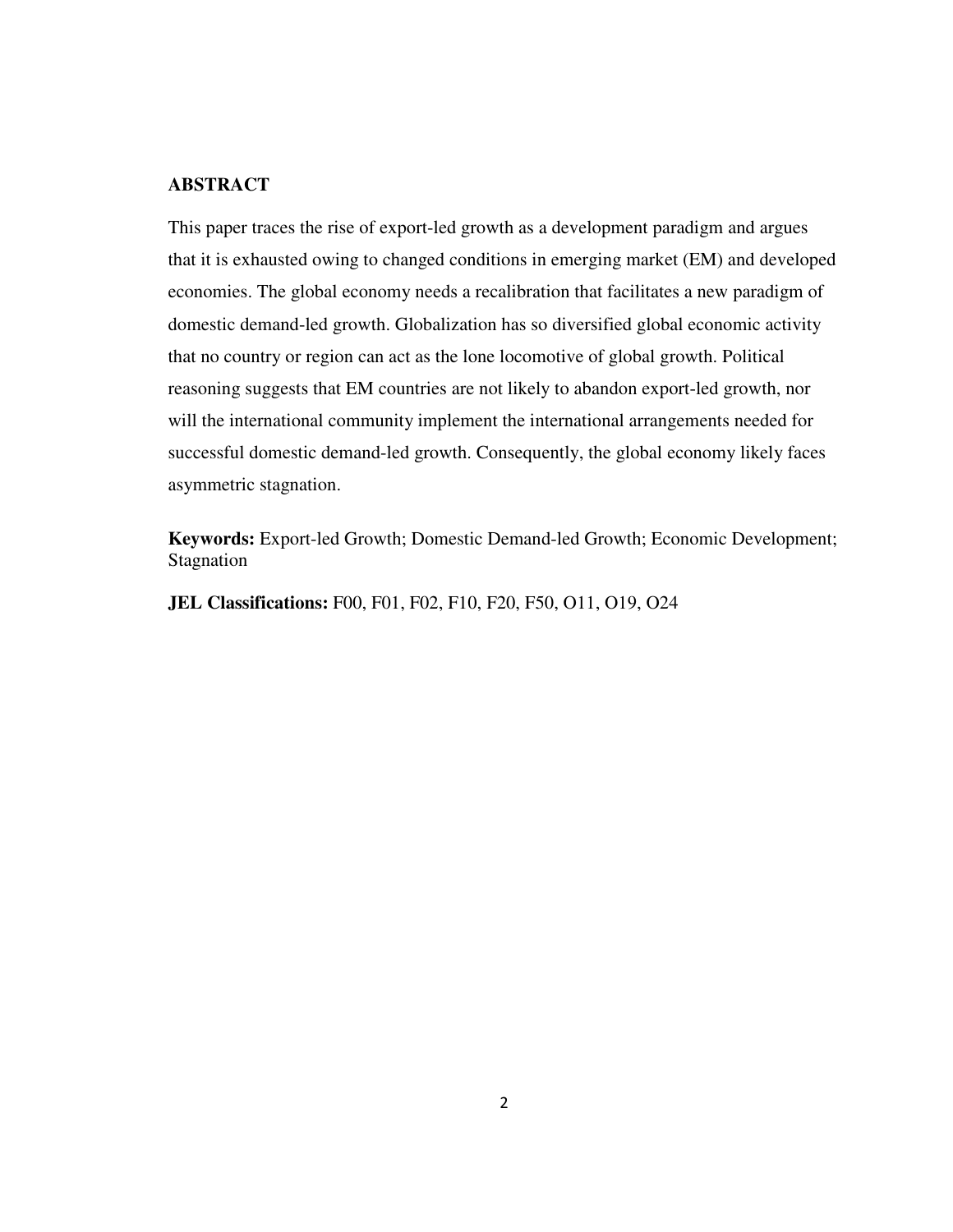## **I. INTRODUCTION**

For the past thirty years development policy has been dominated by the paradigm of export-led growth. That paradigm is part of a consensus among economists about the benefits of economic openness. This consensus has been used to justify globalization.

 The Great Recession has surfaced contradictions that were always inherent in export-led growth and globalization and the global economy now confronts a troubling outlook of significant demand shortage. In developed economies the shortage is explicit in high rates of unemployment and large output gaps. In emerging market (EM) economies it is implicit in their reliance on export markets.

 This paper argues the case for trade openness and export-led growth was always over-simplified and over-sold. As a result of the widespread turn to openness and exportled growth the global economy confronts an extended period of asymmetric stagnation marked by slower growth in EM economies, stagnation in developed economies, and increased economic tensions between EM and developed economies.

### **II. THE RISE OF EXPORT-LED GROWTH**

The export-led growth paradigm rose to prominence in the late 1970s when it replaced the import-substitution paradigm that had dominated development policy thinking (especially in Latin America) in the thirty years after World War II. Export-led growth is a development strategy aimed at growing productive capacity by focusing on foreign markets. It is part of a new consensus among economists about the benefits of economic openness that took hold in the 1970s.

 This new consensus rests on a fusion of three strains of argument that is illustrated in Figure 1. The first strain, based on Hecksher–Ohlin–Samuelson comparative advantage theory, is about the gains from trade between economies with different capital–labor ratios (Ohlin 1933; Samuelson 1948; Dornbusch et al. 1980). The second strain concerns the benefits of openness for controlling rent seeking, a problem that import-substitution development was strongly criticized for (Krueger 1974). The third strain, which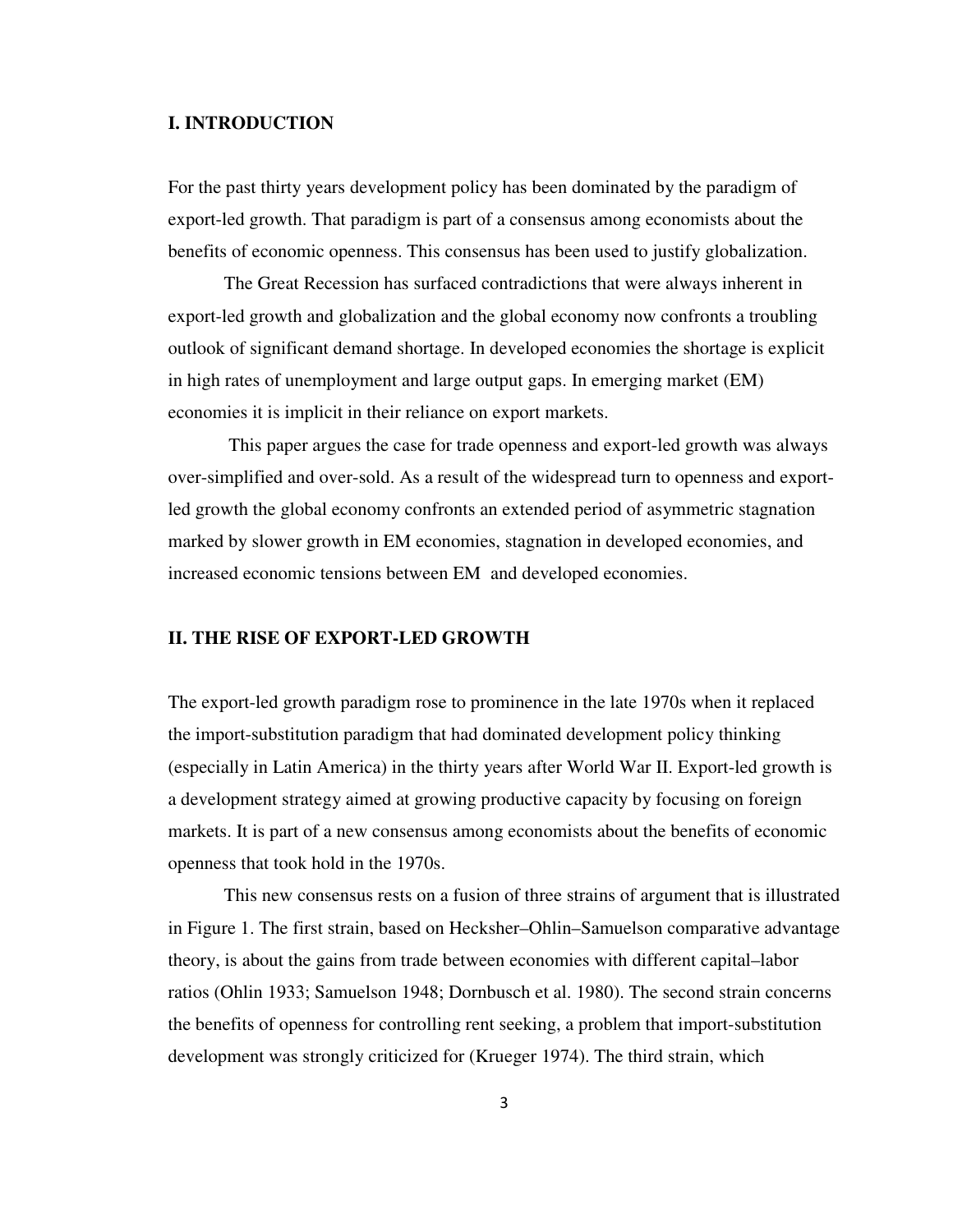developed later, is the benefits of openness for growth. The claim is trade encourages technology diffusion and knowledge spillovers that contribute to faster productivity growth (Grossman and Helpman 1991).





 Export-led growth represents a subsidiary branch within this new consensus that applies to developing countries. The argument is self-conscious policy focused on external markets helps capture the economic benefits of openness for developing countries by encouraging best practice adoption; promoting product development; and exposing firms to competition. The success of the four East Asian Tiger economies (South Korea, Hong Kong, Singapore, and Taiwan) appeared to provide empirical support for these claims.

 According to economists, export-led growth generates a win–win outcome for developing and industrialized economies. All benefit from the global application of the principle of comparative advantage, while developing countries gain extra benefit from an external focus. Moreover, industrialized economies supposedly benefit even if developing countries subsidize their exports so as to win additional exports. That is because countries which subsidize their exports are giving a gift to countries receiving those exports. However, that latter claim rests on two highly questionable assumptions. First, there is no long-term dynamic cost to industries displaced by such subsidies. Second, there is scarcity of resources and full employment (i.e. no Keynesian unemployment) which makes the subsidies a gift.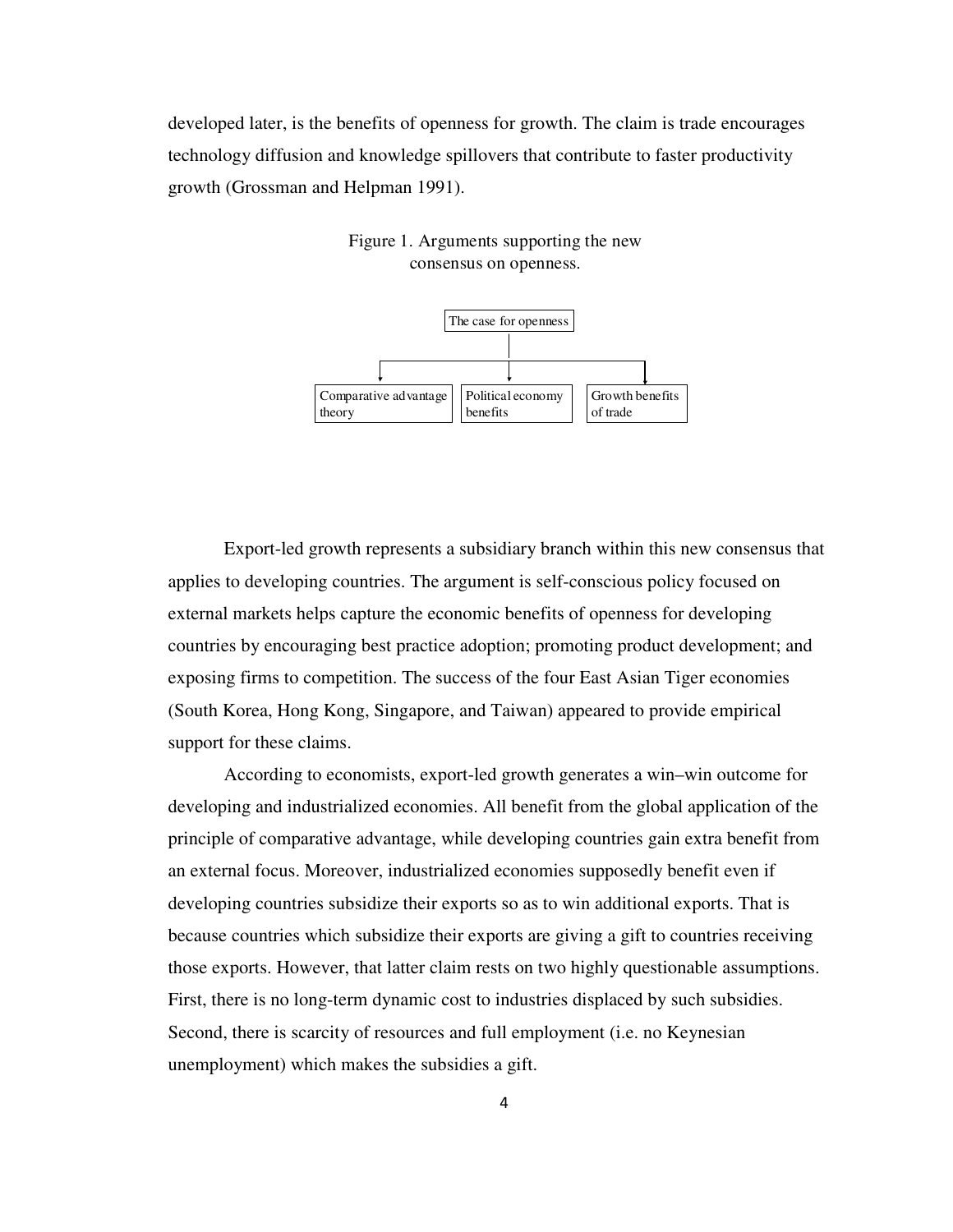These arguments about the benefits of trade and economic openness played an important role in propelling the new agenda of international economic integration. That is because they dovetailed with the economic interests of large corporations who were looking to establish a new global economic structure that has since become known as globalization. Corporations therefore embraced economists' ideas as they helped power their global economic agenda. That created a corporate–elite opinion alliance which bonded trade theory with corporate globalization, and that alliance drove expansion of the GATT and the subsequent establishment of the WTO in 1996.

 With regard to developing countries, the IMF and World Bank played a special role spreading the new agenda. That is because developing countries needed financial assistance after the 1970s oil shocks, and the IMF and World Bank made access to assistance conditional on governments embracing the openness agenda.

## **III. CRITIQUES OF THE NEW OPENNESS AGENDA**

 $\overline{a}$ 

Though the new "openness" agenda swept academic economics, it was also always opposed and the insights and arguments of this opposition have become increasingly prescient. Figure 2 identifies four strains of critique of the openness paradigm. The first strain is the comparative advantage critique. There has always been a small internal neoclassical critique that focuses on potential pathologies of trade liberalization. These pathologies included Johnson's (1954, 1955) terms of trade deterioration critique; Bhagwati's (1958) immiserizing growth critique that extended Johnson's critique to a dynamic context; the Stolper–Samuelson (1941) critique about trade and income distribution; and Lipsey–Lancaster (1956) based critiques about unintended negative effects of trade liberalization in a world of market imperfections (see for example Brewer 1985). However, this internal critique is a collection of rare pathologies and in many regards it is a confusing distraction to more systemic critiques. That is because it accepts the fundamental logic of neoclassical trade theory rather than challenging it.<sup>1</sup>

<sup>1</sup> Progressive activists sometimes appeal to arguments such as the Stolper-Samuelson (1941) theorem to criticize free trade. This is a dangerous tactic as it implicitly accepts the logic of neoclassical trade theory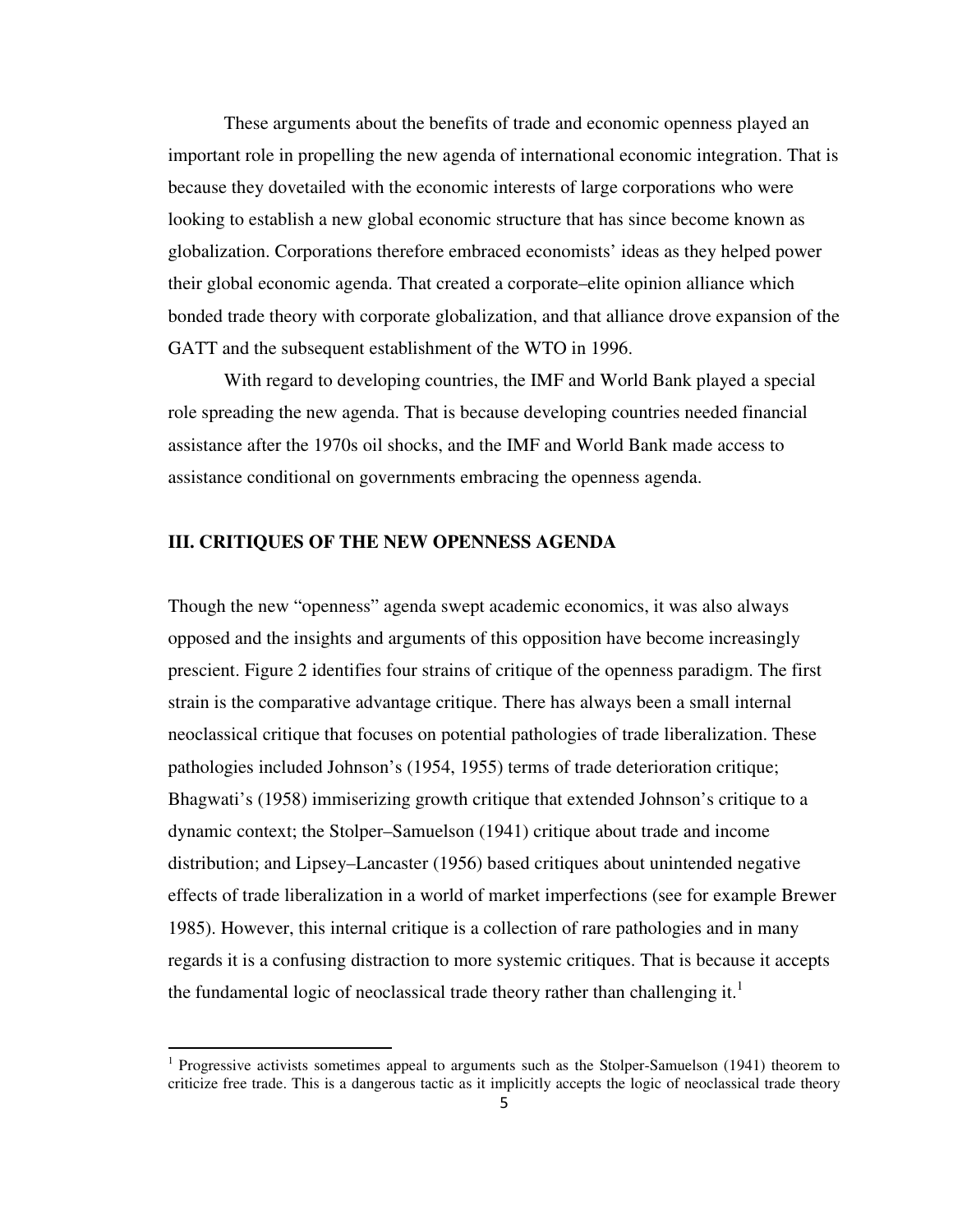

Figure 2. Critiques of the new openness agenda.

 The second strain is labeled the Keynesian critique and it has its roots in macroeconomics and Keynes rejection of comparative advantage (Milberg 2002; Prasch 1996). In a Keynesian world of demand shortage trade can reduce domestic demand, leading to reduced output, employment, and national welfare. An implicit corollary proposition is that in a Keynesian world export subsidies are not a gift but may instead poach demand and employment.

 The Keynesian aggregate demand shortage critique also makes exchange rates a trade issue because undervalued exchange rates impact demand by altering the relative price of imports and exports. Classical open economy macroeconomics, which is the twin of neo-classical trade theory, asserts any employment effects of under-valued exchange rates are at worst temporary. That is because monetary factors are supposedly neutral. Either the real exchange rate adjusts to offset the effects of money, or the money supply adjusts via the specie-flow mechanism in response to trade deficits. However, this logic falls apart if there are hysteresis effects related to patterns of demand and the organization of production (Palley 2003a). In that case exchange rates are non-neutral in both the short- and long-run, and these non-neutralities make the benefits of trade contingent on appropriate exchange rate arrangements. Absent such arrangements trade may reduce welfare.

 $\overline{a}$ 

with its claims about the benefits of trade arising from application of the principle of comparative advantage.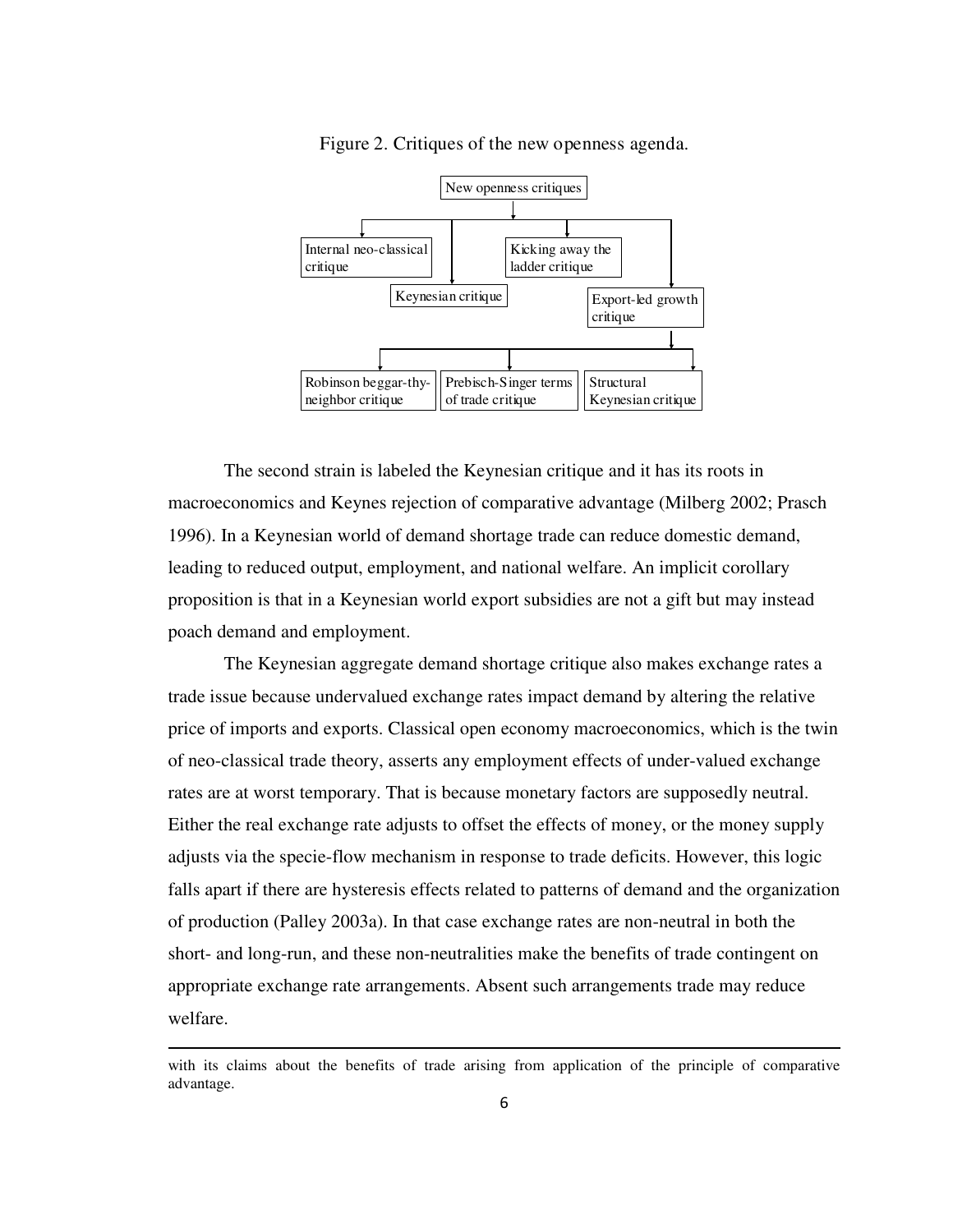The Keynesian demand shortage argument also carries over to situations with economies of scale. In the presence of economies of scale, measures that increase demand (including protection) can increase exports by lowering the average costs of producers. That can provide another reason to limit free trade (Krugman 1984).

 The third strain of critique is labeled "kicking away the ladder" after the book of that title by Chang (2002). This critique traces back directly to the post-World War II import-substitution school of thought and argues trade protection, industrial policy, and the ability to conduct macroeconomic policy are necessary for successful development. Chang (2002) argues no country has successfully industrialized without such policies. Whereas the Keynesian critique of openness is generic and holds for both developed and emerging market economies, the kicking away the ladder critique applies only to emerging market and developing economies.

 The fourth strand of critique is specifically about export-led growth and it consists of three separate elements. The first element is labeled the Robinson beggar-thy-neighbor critique after Joan Robinson's (1947) observations about macroeconomic mercantilism. This argument is Keynesian and stems from the competitive devaluation experience of the 1930s. The logic is countries that try to export their way out of demand shortage implicitly harm their neighbors by poaching demand and employment. Applied to exportled development, the Robinson critique suggests there may be a fallacy of composition and developing countries may crowd out each-others exports (Blecker 2000; Palley 2003b; Blecker and Razmi 2010).

 The second element is labeled the Prebisch (1950)–Singer (1950) critique. It focuses on supply and price effects of export-led growth in contrast to the Robinson critique which focuses on demand and quantity effects. Sixty years ago Raul Prebisch (1950) and Hans Singer (1950) identified a problem of declining terms of trade for commodity exporting countries. Today, the problem has shifted from commodities to manufactured goods and countries that engage in export-led growth may exacerbate the problem by increasing the global supply of such goods (Sarkar and Singer (1991); Kaplinsky (1993); Sapsford and Singer (1998).

7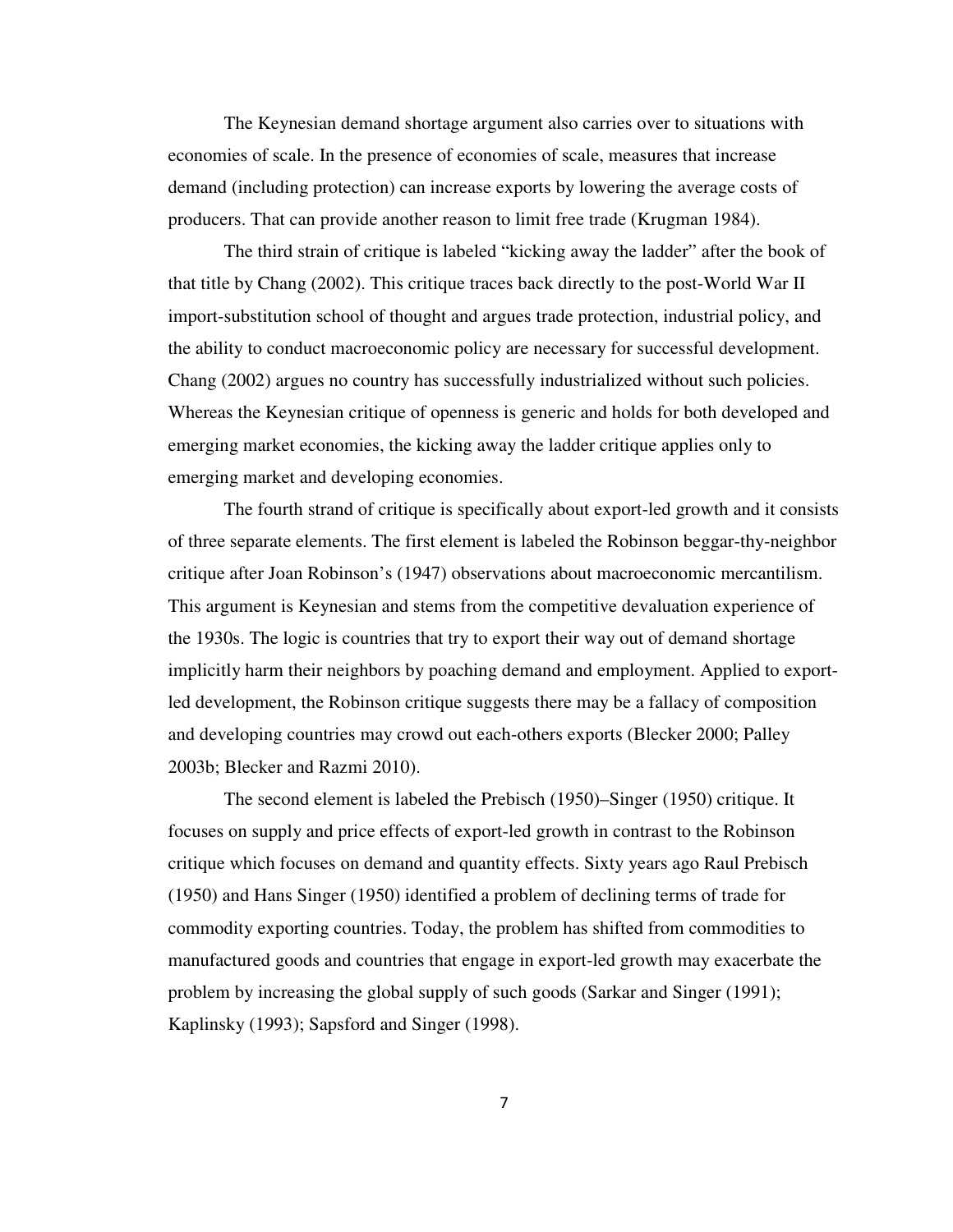The third element is labeled the structural Keynesian critique (Palley 2002, 2004). The argument here is export-led growth promotes economic structures that deliver low quality growth and prevent the development of deep prosperity. Within countries, development has shallow roots because it is externally focused—a phenomenon exemplified by export processing zones and Mexico's maquilladora zone. Internationally, export-led growth promotes a race to the bottom as countries try to gain competitive advantage by any means. That results in wage suppression, disregard for labor and environmental standards, disregard of workplace conditions, and weak regulation aimed at pleasing capital.

## **IV. A BRIEF HISTORY OF EXPORT-LED GROWTH**

The last thirty years have seen tremendous spread of the export-led growth paradigm. The strategy was pioneered by Germany and Japan in 1950s and 1960s. In the 1970s and 1980s it was adopted by the four East Asian Tigers—South Korea, Taiwan, Hong Kong, and Singapore. In the 1980s and 1990s it spread further, being adopted in South East Asia by Thailand, Malaysia, and Indonesia. In Latin America it was adopted by Mexico. In the 2000s China has exemplified the paradigm.

 The model has not been constant, but has instead evolved to fit changing global circumstances and to fit individual country conditions. This evolution can be thought of as involving four stages.

 Stage I was kicked off by Germany and Japan and can be thought of as running from 1945–1970. Both countries had their own indigenous industrial base and export growth was driven by an under-valued exchange rate. Growth also benefitted from U.S. aid made available after World War II as part of reconstruction and the Cold War.

 Stage II captures the experience of the four East Asian tigers and runs from 1970– 1985. Once again countries relied on an under-valued exchange rate but now there was need for more foreign technology acquisition. This was done via strategic planning and benefitted from the fact that technology was becoming more mobile.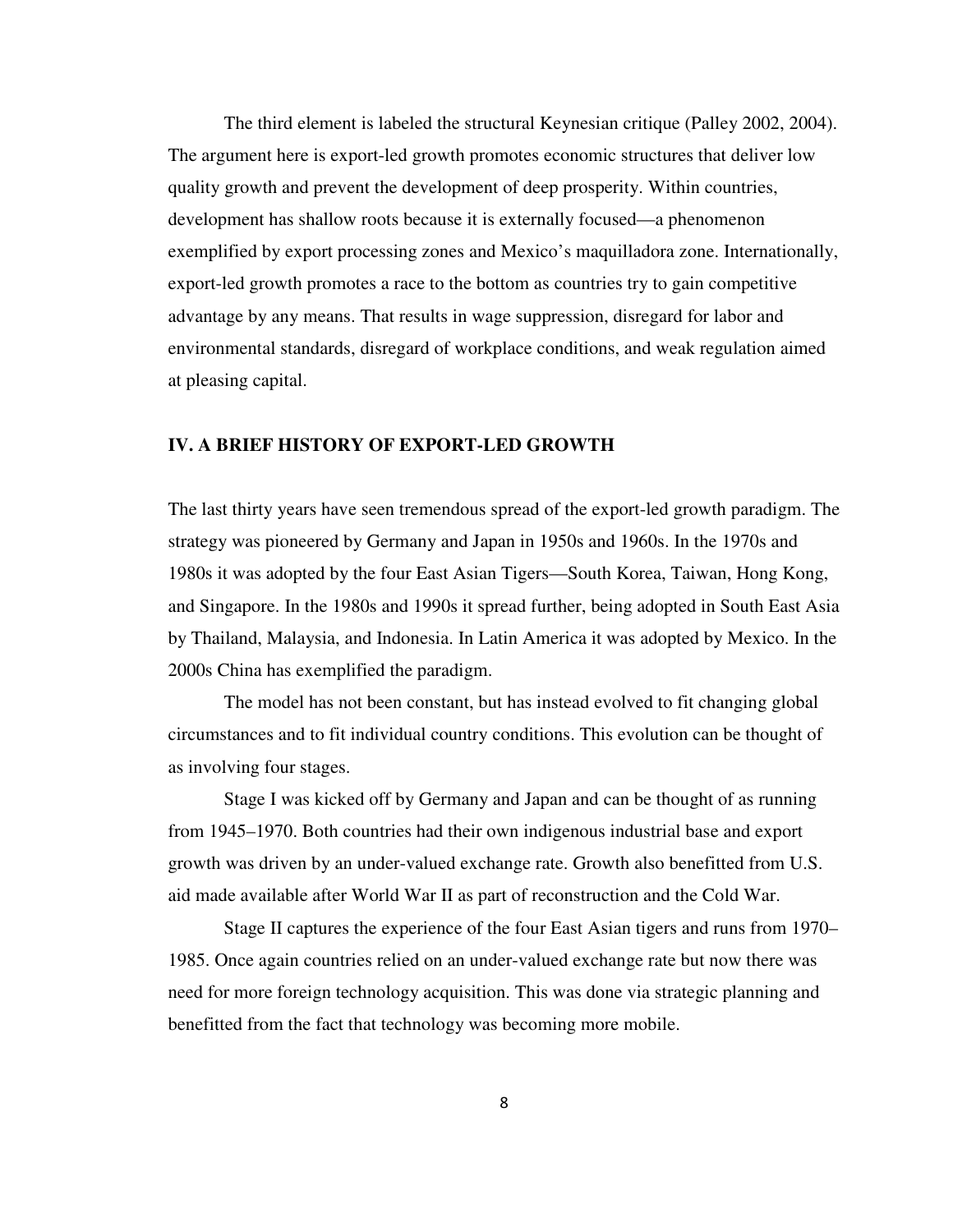Stage III is epitomized by Mexico's engagement with export-led growth. The major change from stage II is that countries now started turning themselves into export production platforms for foreign multi-nationals rather than developing their own indigenous industrial capacity. This changed strategy was feasible because of increased mobility of technology and capital. The key elements of the new strategy were a) integration into the global economy; b) an undervalued exchange rate; c) suppression of wages and social standards. The goal was to enhance international competitiveness so as to become attractive to multi-national corporations (MNCs) as a site for foreign direct investment (FDI) that was export-oriented. However, the benefits have also proved much more elusive.

 The new strategy is exemplified by Mexico's experience which began with the trade liberalization of 1986. That set the path to NAFTA and the creation of a North American free trade area in 1994. The inauguration of NAFTA in January 1994 was marked by a peso crisis that resulted in massive devaluation of the peso vis-à-vis the US dollar, providing Mexico with an under-valued currency.

 This third stage of export-led growth represents the beginning of the modern era of corporate globalization, and a critical feature is that export-led growth is no longer a purely national strategy. Instead, it is a partnership between developing countries, multinational corporations, and developed countries. Governments and multi-nationals promoted the new system using the traditional language of free trade and claimed the goal was creation of a global market place. However, the real goal was not to promote traditional trade, but rather to create a global production zone in which corporations could establish export production platforms that would export back to developed country markets.

 NAFTA is the template for the new model and it is massively significant from a historical standpoint. By unifying the US, Canada, and Mexico into a single free trade zone NAFTA created for the first time a free trade production zone that unified developed and developing economies. This template was then extended globally via the establishment of the WTO in 1996 and the admission of China into the WTO in 2001.

9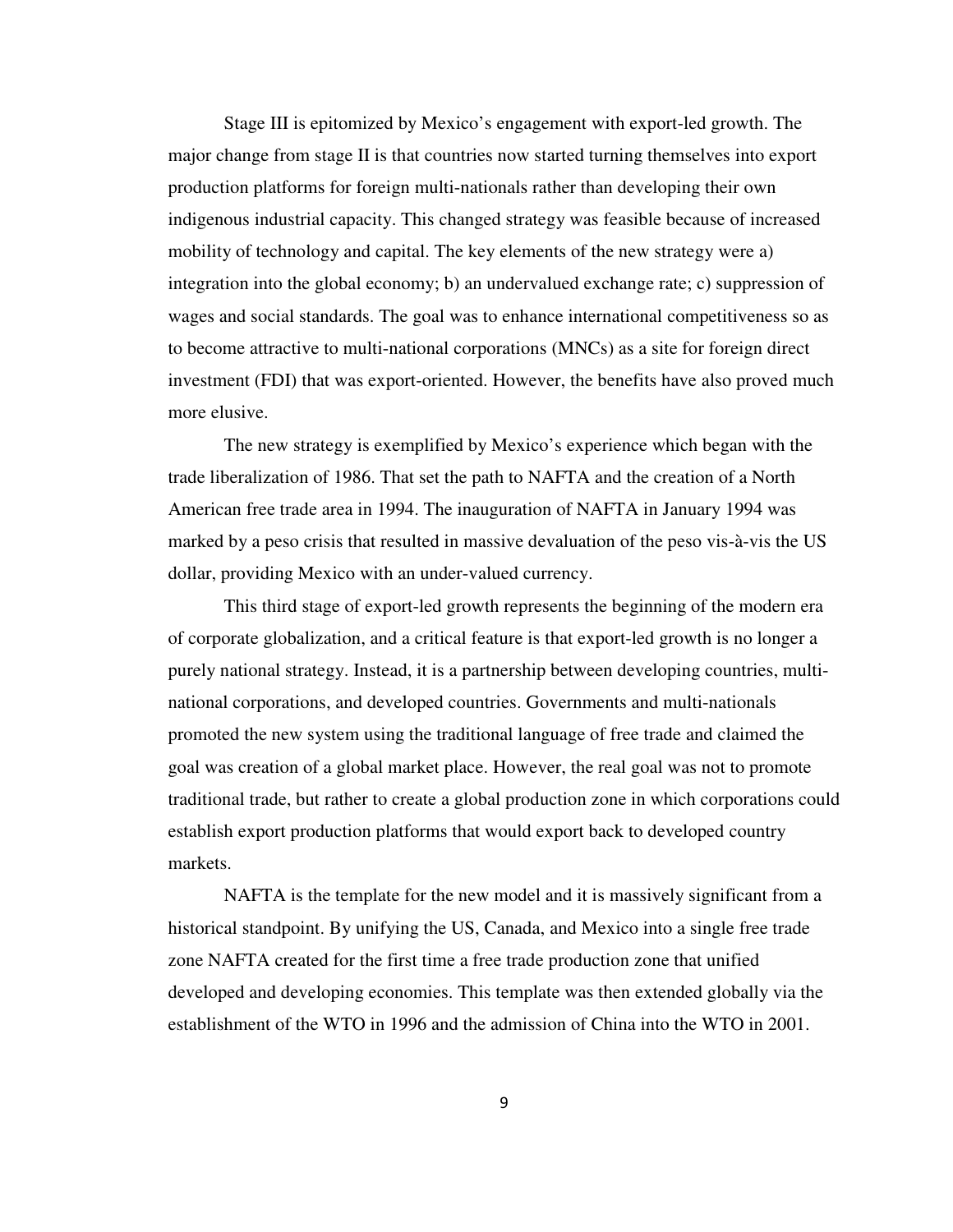There are three important features of the NAFTA–corporate globalization model. First, it promotes trade but not the classical trade of balanced exports and imports. Second, it promotes a new type of export-led growth based on relocating existing production and diverting new investment, that benefits emerging market economies by creating jobs, transferring technology, and relieving balance of payments constraints on growth. However, these economies do not own the industrialization process as was the case in stages I and II. Third, it does considerable damage to developed economies via deindustrialization, creation of international financial imbalances, and undermining the wage–productivity growth link which in turn undermines the coherence of the domestic income and demand generation process.

 Stage IV is an extension and augmentation of the stage III model and is exemplified by China. China's model makes three major adjustments to Mexico's NAFTA model. First, it is characterized by asymmetric global engagement with China maintaining greater tariffs on imports. Second, there is managed under-valuation of the exchange rate that is maintained with capital controls. Third, there is a strategy for building an indigenous national technological base via forced technology sharing, jointventures in which MNCs may be minority shareholders, and technology theft. China's policies toward banking and automobile production are prime examples of this.

 MNCs have also changed their strategy. Thus, they are now willing to engage in joint-ventures and also license and source from foreign producers rather than own facilities. In the case of China that is the price of entry, with corporations hoping they will be paid back by future profits from China's large market. Licensing and jointventures also benefit corporations by reducing their capital investment.

 However, the basic structure of dependence on multinationals for exports remains intact so that stage IV Chinese export-led growth remains distinct from the earlier stage I and II experiences of Germany, Japan, and the East Asian Tigers. This dependence is illustrated in Table 1 which provides a decomposition of Chinese exports and imports by ownership structure. Foreign-owned firms account for 50.4% of Chinese exports, and that rises to 76.7% if joint ventures are included.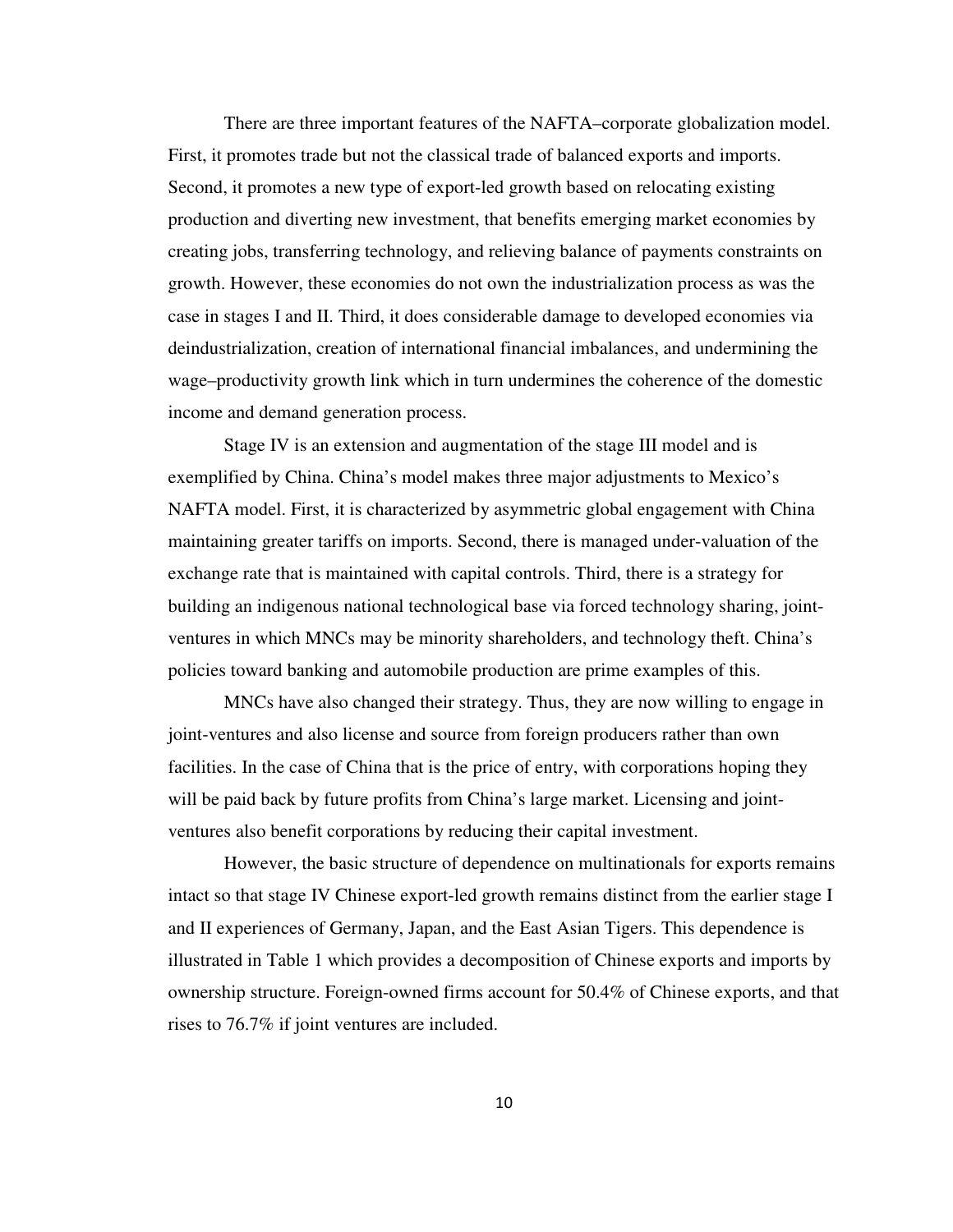## Table 1. Decomposition by firm ownership structure of Chinese exports and imports in 2005.

|                | All<br>firms | <b>State-</b><br>owned | Private<br>domestic | Joint<br>ventures | Foreign<br>-o wned |
|----------------|--------------|------------------------|---------------------|-------------------|--------------------|
| <b>Exports</b> | $100\%$      | 10.3                   | 13.1                | 26.3              | 50.4               |
| <b>Imports</b> | 100%         | 21.7                   | 7.1                 | 24.1              | 47.2               |

Source:Manova and Zhang, 2008

## **V. THE FALL OF EXPORT-LED GROWTH**

So far the analysis has been backward looking. This section peers into the future. For past several decades export-led growth has been a relatively successful development strategy but there have also been clear signs of fraying. Though China has done well, stage III participants (like Mexico) have been less successful. This is illustrated in Table 2 which shows China has had rapid GDP growth, rapid labor productivity growth due to rapid capital accumulation, and rapid total factor productivity (TFP) growth reflecting a dynamic economy characterized by technical advance. In contrast, Mexico has not recovered its strong performance of 1960–1980. Since 1980 GDP growth has been sluggish, labor productivity has been unchanged, and TFP growth has been negative.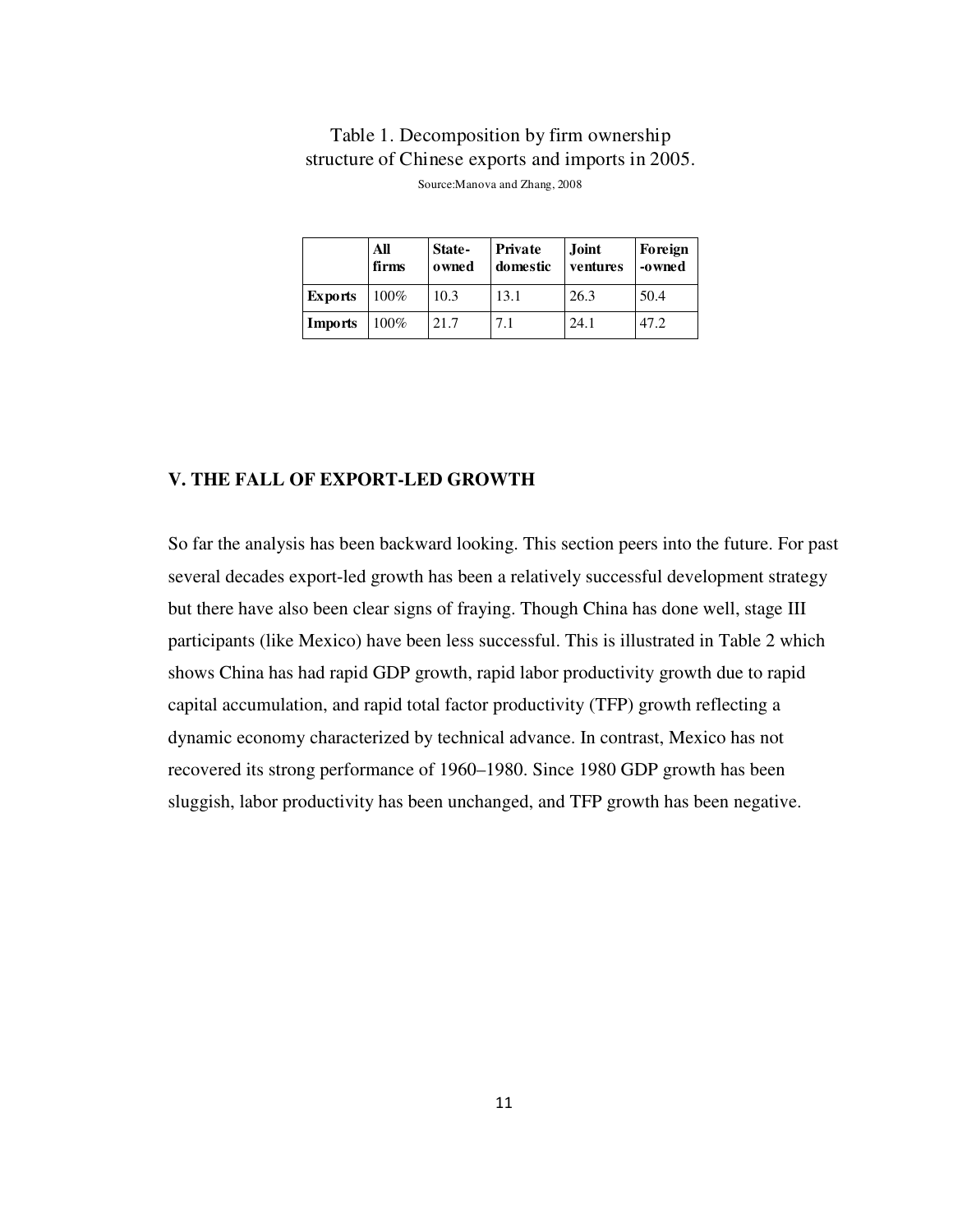|        | GDP growth    |               | Labor productivity<br>growth |               | Total factor<br>Productivity growth |               |               |
|--------|---------------|---------------|------------------------------|---------------|-------------------------------------|---------------|---------------|
|        | 1950-<br>1980 | 1980-<br>2008 | 1950-<br>1980                | 1980-<br>2008 | 1960-<br>1980                       | 1980-<br>1989 | 1990-<br>2004 |
| Mexico | $6.4\%$       | 2.6%          | 3.1%                         | $-0.1%$       | 1.6%                                | $-2.4\%$      | $-0.6%$       |
| China  | 4.9%          | 8.5%          | 2.0%                         | 6.7%          | 0.6%                                | 4.2%          | 4.7%          |

### Table 2. Relative performance of Mexico (stage III) and China (stage IV). Source: Palma (2010)

 Looking into the future, there are reasons to believe the export-led growth strategy is exhausted for all. The reason is changed conditions in both the developing economies and the developed economies.

 The financial crash of 2008 and the accompanying Great Recession represent a watershed moment and have created an overarching structural condition of global demand shortage. The US economy is debt saturated. Europe is constrained by fiscal austerity and is itself wedded to export-led growth via Germany. Japan continues to suffer from weak internal demand, has an aging population, and is also still hooked on export-oriented growth. This combination augurs for stagnation in the industrialized economies.

 Emerging market economies have continued growing on the back of their exportled growth strategies but the positive factors are likely to prove temporary. EM economies benefitted significantly from recovery of trade after the trade collapse of 2009. They are also benefitting from high commodity prices that have bounced back with trade,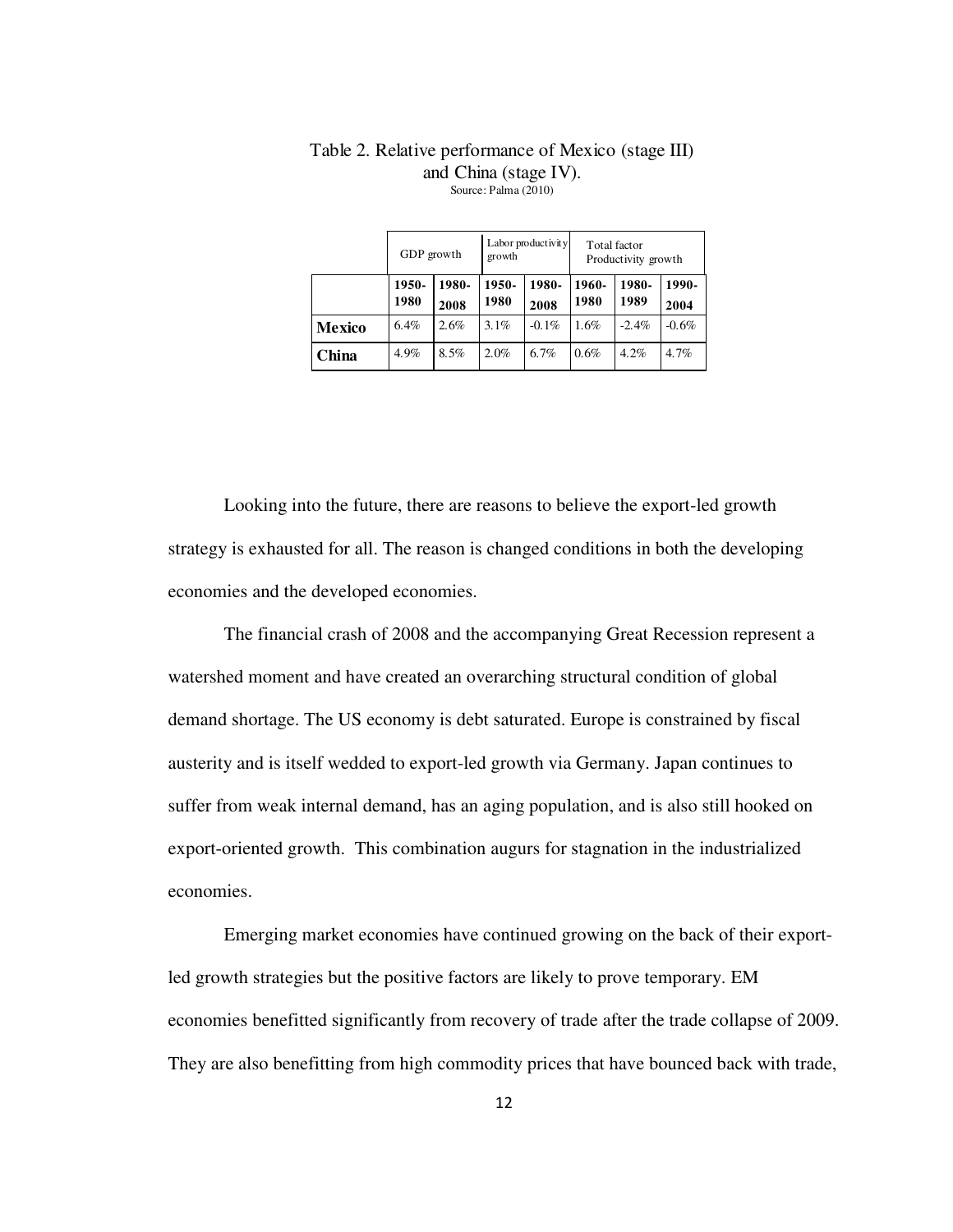and commodity prices have further strengthened because commodities are viewed as a speculative hedge against inflation. Lastly, EM countries are benefitting from interest rate compression produced by the crisis. This rate compression will likely be a permanent benefit, but the trade bounce is a one-off benefit and realization of the prospect of stagnation will likely take the inflation premium out of commodities. At that stage, EM economies as a group will face structural impediments that make export-led growth collectively impossible.

 The export-led growth model is now afflicted with several structural problems. Problem number one is the debt saturation of US consumers. The model relied on robust consumer markets in developed economies (particularly the US) to buy the exports and justify FDI. For twenty-five years those markets were artificially strong, fuelled by rising debt and asset price inflation. That pattern was unsustainable and it is now over, leaving a hole in the logic of the export-led model.

 Problem number two is the relative size of the EM economies. They have become such a large share of the global economy that their exports are now driving a hole in the industrialized economies and sabotaging the recovery of those economies. This is illustrated in Tables 3 and 4. Table 3 shows the evolution of developed economies and emerging markets plus developing economy shares of global GDP. The latter's share has risen from 39.1 percent in 1980 to 50.8 percent in 2008. Their share of global economic activity therefore makes it difficult for the group to rely on export-led growth.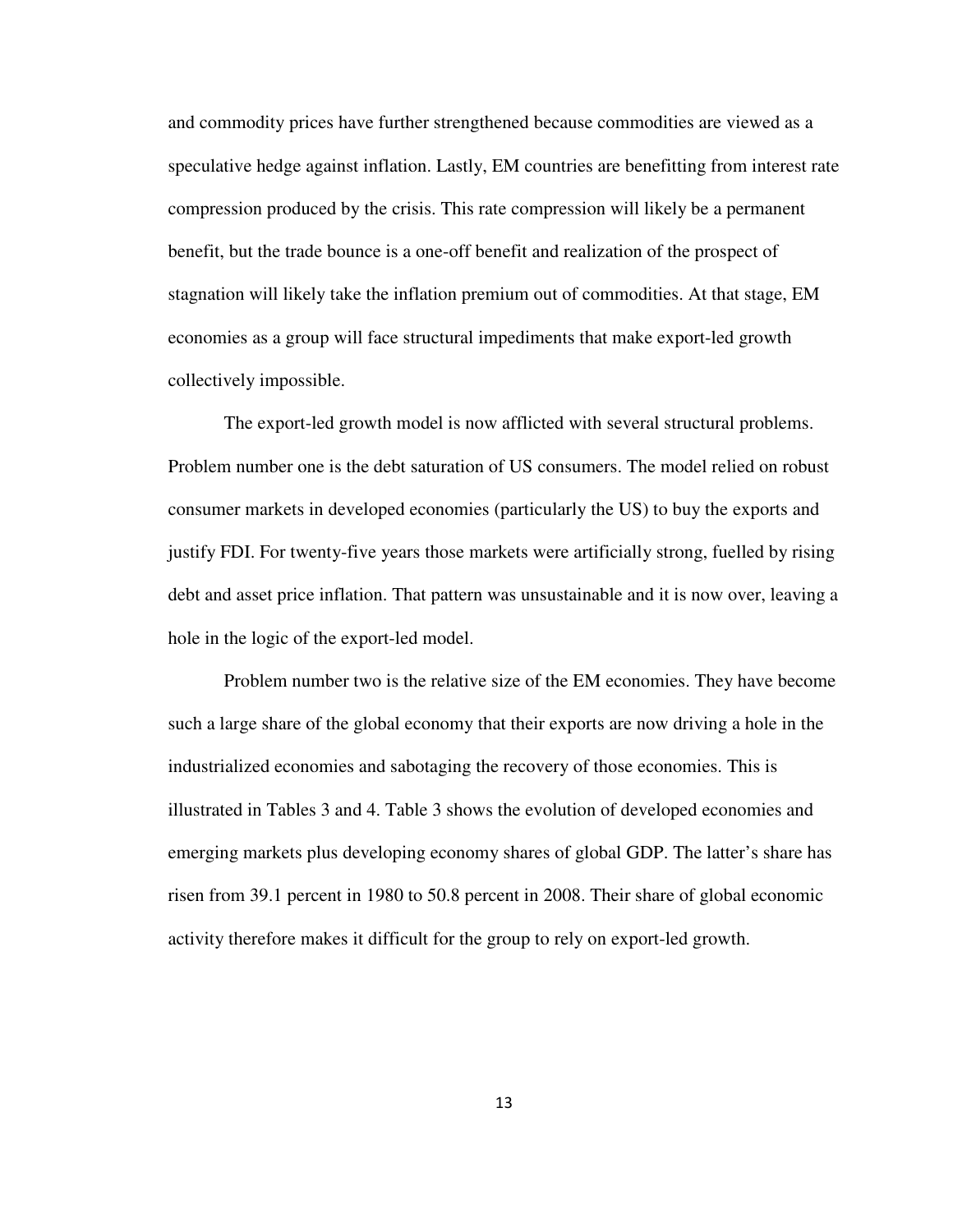|                 | 1980       | 1990       | 2000       | 2008       |
|-----------------|------------|------------|------------|------------|
| World           | \$12.961b  | \$26,988b  | \$45,205b  | \$77,109b  |
| <b>Advanced</b> | 7,896      | 16,242     | 26,071     | 37,900     |
| economies       | $(60.9\%)$ | $(60.2\%)$ | (57.7%)    | $(49.2\%)$ |
| EM & dev.       | 5.064      | 10,746     | 19,133     | 39,210     |
| countries       | $(39.1\%)$ | $(39.8\%)$ | $(42.3\%)$ | $(50.8\%)$ |

|                                                                                    | Table 3. The changing composition of global GDP |  |  |  |  |
|------------------------------------------------------------------------------------|-------------------------------------------------|--|--|--|--|
|                                                                                    | based on PPP (billions of current dollars).     |  |  |  |  |
| Source: International Monetary Fund, World Economic Outlook Database, October 2007 |                                                 |  |  |  |  |
| and author's calculations.                                                         |                                                 |  |  |  |  |

 Table 4 shows the changing composition of world trade. Non-OECD country exports have risen from 25.1 percent of total in 1995 to 36.4 percent in 2008. Their share of world imports has risen more slowly from 26.2 percent to 33.2 percent. As a bloc these countries are running trade surpluses and they are still significantly dependent on exports for growth despite their larger size. $2$ 

|                |                 | 1995     | 2000 | 2005 | 2008 |
|----------------|-----------------|----------|------|------|------|
| <b>Exports</b> | $G-7$           | 48.9%    | 46.4 | 40.1 | 36.4 |
|                | <b>OECD</b>     | 74.9%    | 72.2 | 66.9 | 63.6 |
|                | Non-OECD        | $25.1\%$ | 27.8 | 33.1 | 36.4 |
| Imports        | $G-7$           | 48.7%    | 50.0 | 45.0 | 40.1 |
|                | <b>OECD</b>     | 73.8%    | 75.0 | 71.1 | 66.8 |
|                | <b>Non-OECD</b> | 26.2%    | 25.0 | 28.9 | 33.2 |

Table 4. The changing composition of world trade (**percent**,  $\%$ ).<br>Source: OECD Economic Outlook 87 database, June 2010.

 $\overline{a}$ 

<sup>&</sup>lt;sup>2</sup> In Table 4 non-OECD proxies for EM and developing economies. However, Mexico, South Korea and Turkey are members of the OECD. If their exports and imports were subtracted from the OECD and added to the non-OECD, the trade share of EM and developing economies would increase further.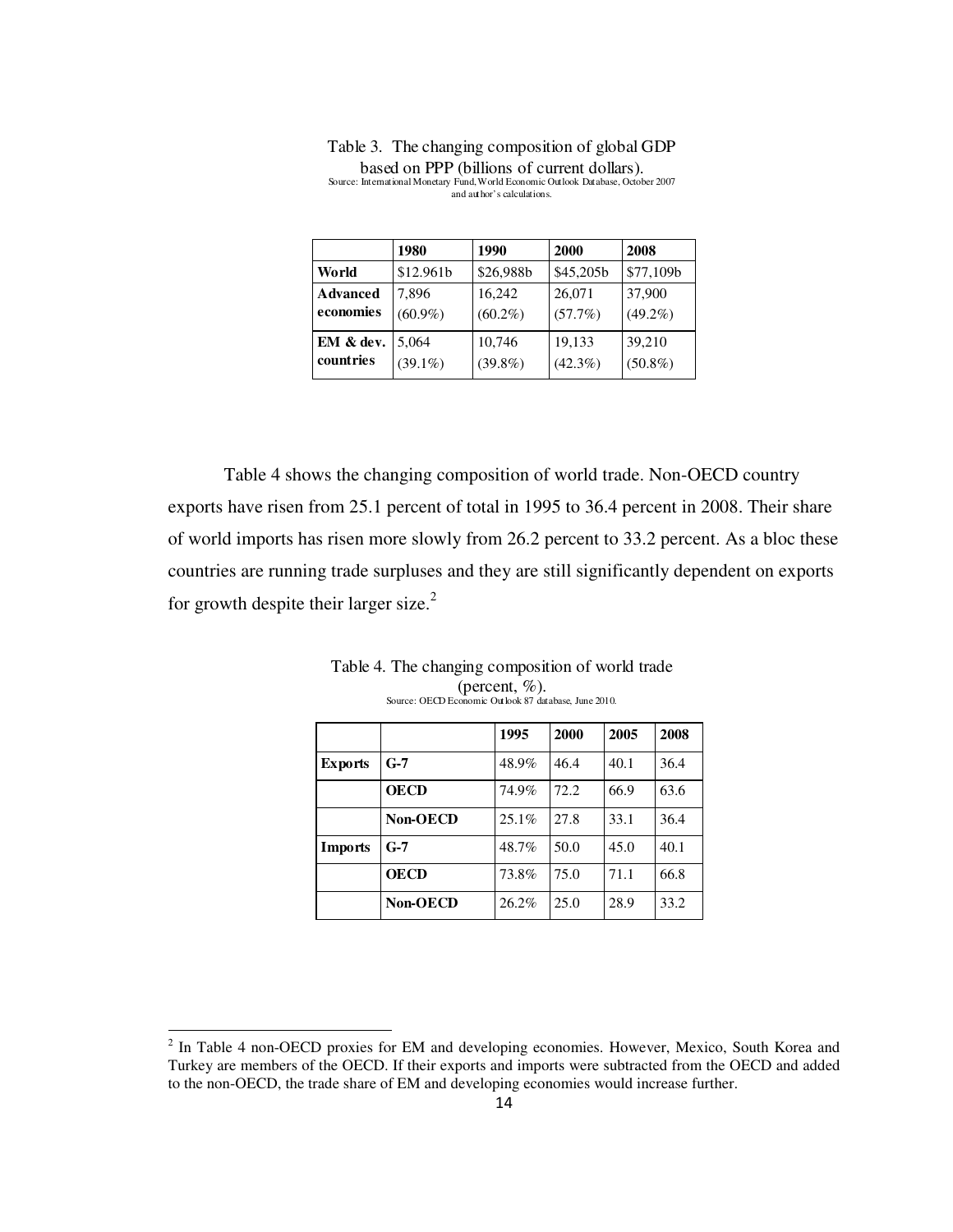In effect, the NAFTA globalization model has created a divided world where the consumers are in the North and producers are in the South. In the era of globalization expanding productive capacity is now relatively easy owing to technological innovations that have increased the mobility of capital and managerial expertise. The more difficult challenge is the structural Keynesian challenge of creating an income and demand generation process that supports productive capacity (Palley 2006).

 Nor is China likely to become the engine of growth because its growth model is still that of an assembler focused on supplying industrialized country consumers. This is illustrated in Figure 3 which provides a stylized representation of the new China-centric global supply chain. East Asian country exports go to China and China's exports then go to the industrialized economies.

Figure 3. Stylized representation of the new Chinacentric global supply chain.



 This pattern of trade is supported by evidence in Table 5 which analyzes the changing composition of East Asian exports. The share of East Asian exports going to China has been rising, reflecting China's assembly role. However, the share of Chinese exports going to East Asia has been falling, reflecting China's reliance on consumers in industrialized economies.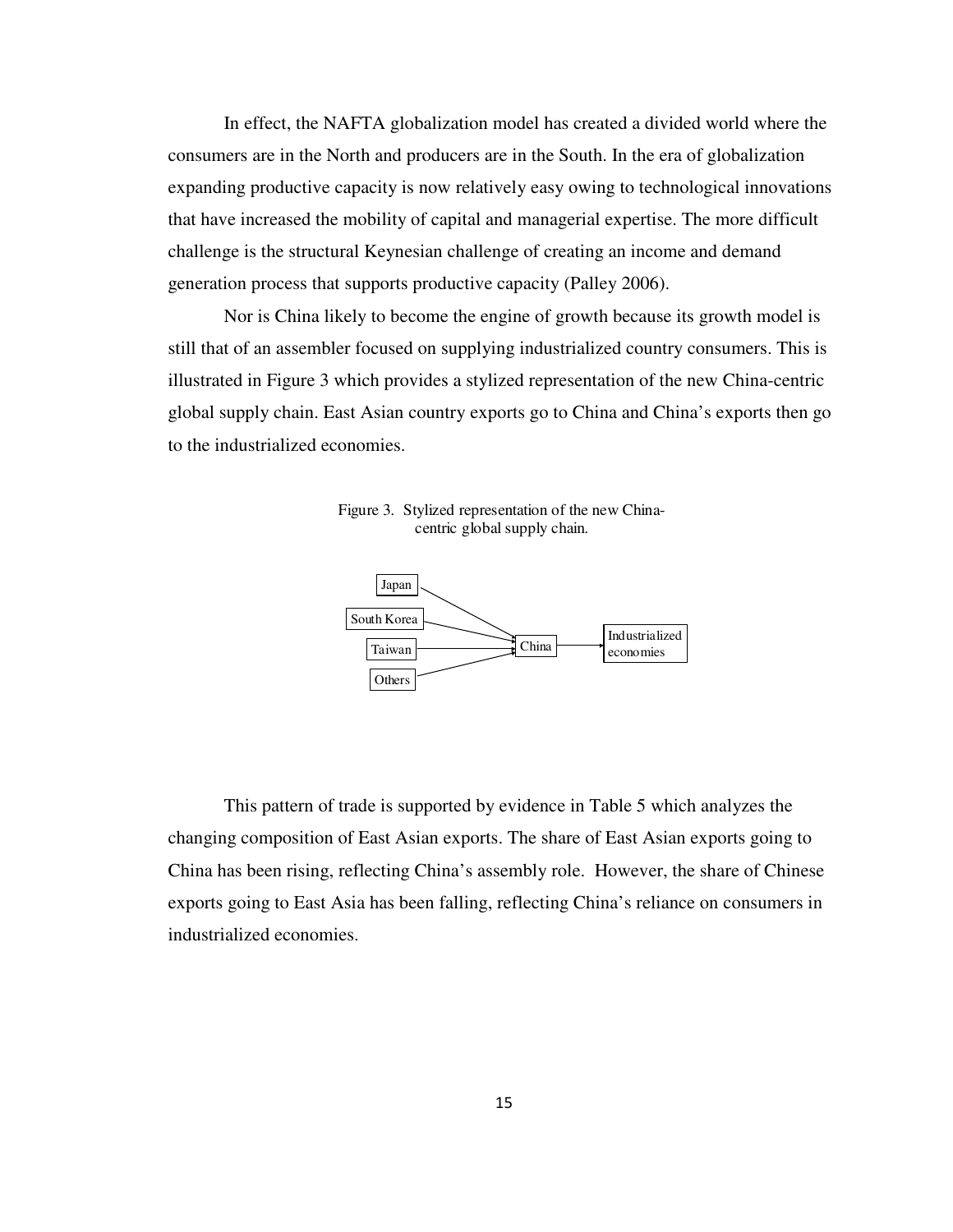| <b>Exporter</b> | East<br>Asia<br>1990-94 | East<br>Asia<br>2000-04 | China<br>1990-94 | China<br>2000-04 |
|-----------------|-------------------------|-------------------------|------------------|------------------|
| East Asia       | 44.1%                   | 49.0                    | 6.4              | 11.1             |
| China           | 60.5%                   | 45.3                    | n.a.             | n.a.             |

Table 5. The changing pattern of East Asian trade: percent of total exports going to East Asia & China. Source: Haddad, M., "Trade Integration in East Asia: The Role of China and Production Networks,' World Bank policy Research Working Paper 4160, March 2007.

Problem number three is the declining relative price of manufactured goods. With the export-led growth strategy being so widely adopted, this is contributing to a new Prebisch (1950)–Singer (1950) declining terms of trade problem similar to the one that afflicted commodity producing developing countries in the second half of the  $20<sup>th</sup>$ century. During that period the relative price of primary commodities fell as supply increased. Now the problem is increased supply of low technology manufactured goods (Sarkar and Singer 1991).

 Problem number four is what globalization critics term the "global race to the bottom." Because it is so easy for MNCs to shift production between countries, that has created a "race to the bottom" dynamic in which developing countries undermine each other. Each country is trying to get competitive advantage through a combination of wage suppression; suppression of labor, environmental & social standards; suppression of business regulation; shifting of tax burdens onto labor income away from capital income; creation of extra-judicial export processing zones; and competitive devaluations that create financial instability. Since all do it, none gains significant competitive advantage. Instead, this destructive competitive dynamic undermines the development of standards, institutions, income equality, and wage growth that are needed for deeply rooted development. The only beneficiaries are MNCs whose profit margins are increased.

 Finally, problem number five is the adoption of export-led growth by China. Because China's labor force is so large and its wages so low, and because the prospect of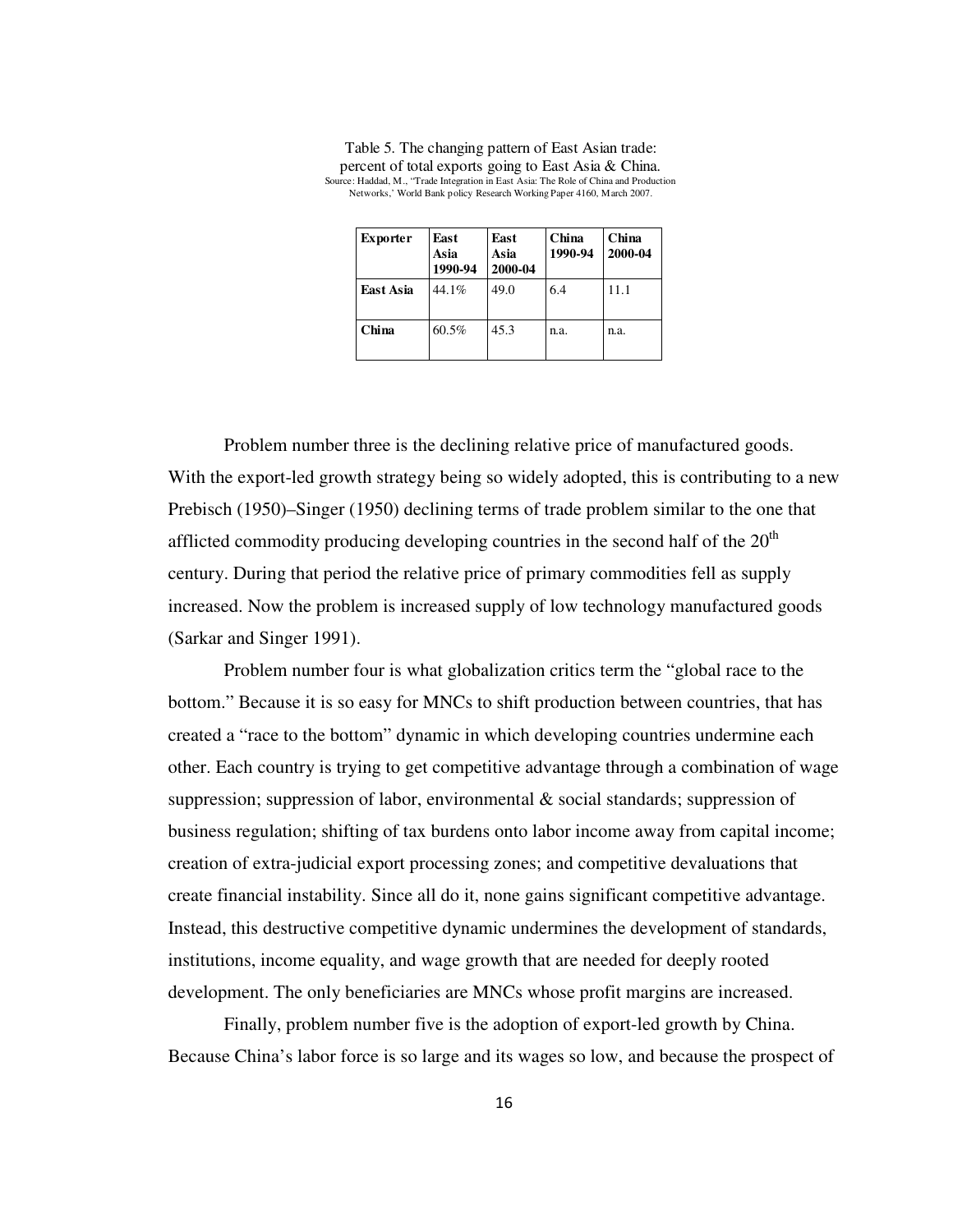producing for China's large domestic market is so commercially attractive, China is siphoning FDI and demand away from other emerging market economies. That is undermining their industrialization and development. China's emergence poses two problems for other developing and EM economies. First, its size blocks access to the traditional ladder of development for newcomers. Second, its entrance on the global stage has introduced South–South competition to go along with North–South competition. That explains why the benefits of export-led growth have been so limited for stage III countries like Mexico.

 One benefit from China for developing economies is that China's relentless urbanization is likely to create persistent upward pressure on commodity prices. The urbanization process will require energy resources for power and transportation, and iron ore, copper, and lumber for construction. However, even that is a mixed blessing. First, it will only benefit EM and developing economies with these resources. Second, it stands to create "Dutch disease" in these economies by appreciating their exchange rates, something that is already clearly visible in Brazil and Chile. That will actually undermine these countries' industrialization and development and recreate an international division of labor paralleling that created in the  $19<sup>th</sup>$  century by British industrialization.

 In sum, for a developing country beginning the process of industrialization thirty years ago, export-led growth offered a reasonable bet. Its endowment and resources would have been significantly different from developed economies, and the US economy was about to embark on a thirty year consumption spree. Now, a newcomer must compete with many EM countries that are already on the ladder of industrialization and have similar resource endowments. Above all, it must compete with China. Moreover, that competition must take place in an environment where developed economies are debtsaturated in both the private and public sector.

## **VI. THE CASE FOR DOMESTIC DEMAND-LED GROWTH**

The implication of these arguments is the export-led growth paradigm is exhausted for developing countries. It also risks serious harm to the global economy. That means there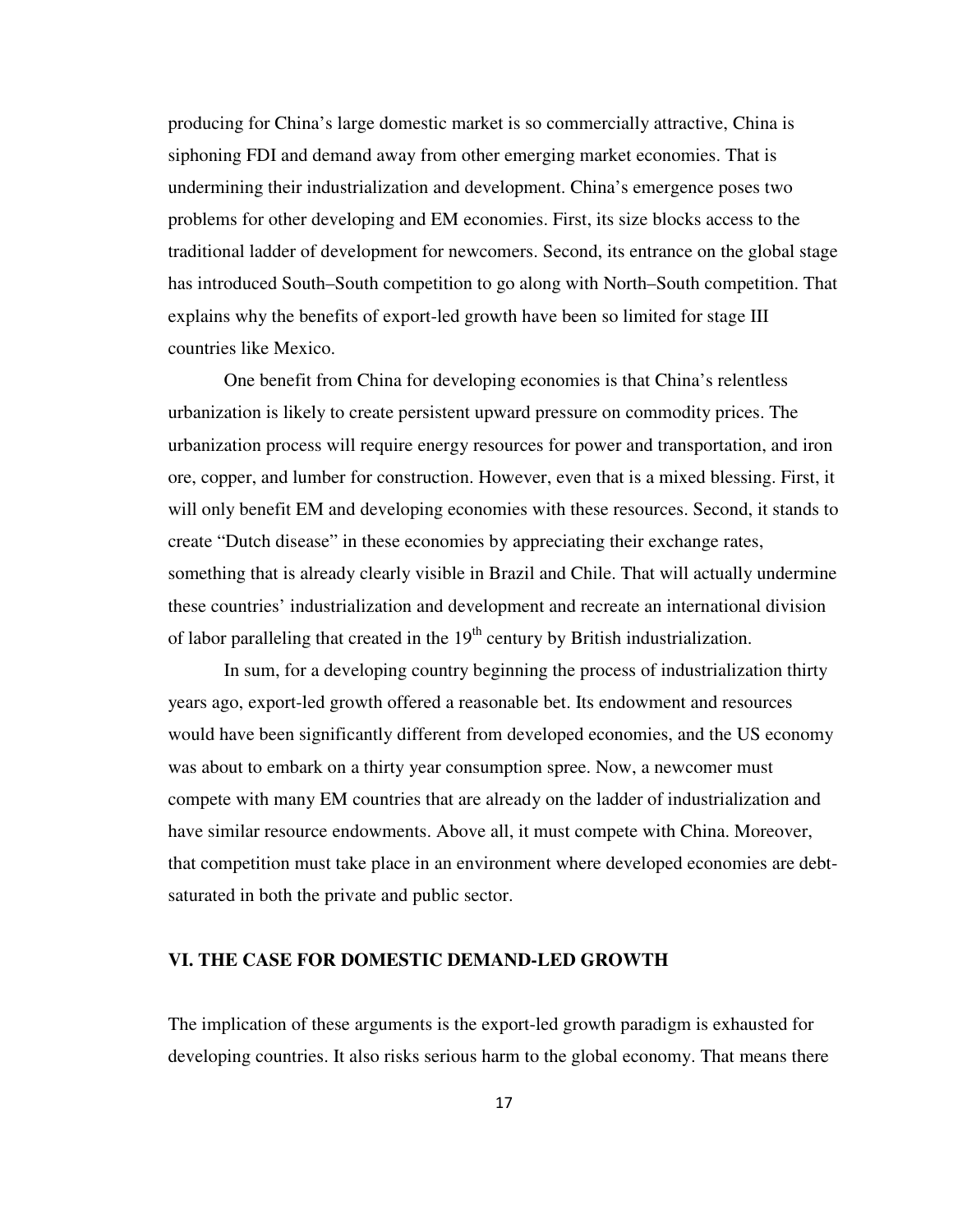is need to shift from export-led growth to a domestic demand-led growth model. This does not mean the abandonment of exporting. Countries will always need exports to pay for needed imported inputs and final goods they do not produce. However, it does mean building up the domestic demand side of the economy and reducing reliance on strategies aimed at attracting export-oriented FDI.

 The outline elements of a domestic demand-led strategy are clear (Palley 2002): a) Build social safety nets that diminish need for precautionary saving.

b) Raise wages and link wages to productivity growth by implementing a minimum wage, improving labor protections, and increasing collective bargaining via unions. c) Increase public infrastructure investment and fill the backlog of public investment

opportunities resulting from twenty-five years of neglect imposed by the neoliberal Washington Consensus development model.

d) Increase the provision of public goods–like healthcare and education.

e) Rebalance tax structures by increasing taxes on higher income groups and lowering them on lower income groups.

In the international economy there is need to:

a) End under-valued exchange rates and adopt a system of managed exchange rates aimed at avoiding global imbalances in trade.

b) End policies of international labor competition via implementation of global labor standards.

c) Implement global environmental and social standards that block international competition on these margins.

d) Limit incentives to attract export-oriented FDI.

 However, though it is clear what is needed, there are tremendous political obstacles preventing change. First, EM economies are unwilling to give up a strategy that has worked so well and has not yet been proven to fail. If a policy is successful, political calculus suggests it is unlikely to be abandoned until it fails. That is because abandonment means costs now for the sake of avoiding hypothetical future larger costs, which is not politically compelling.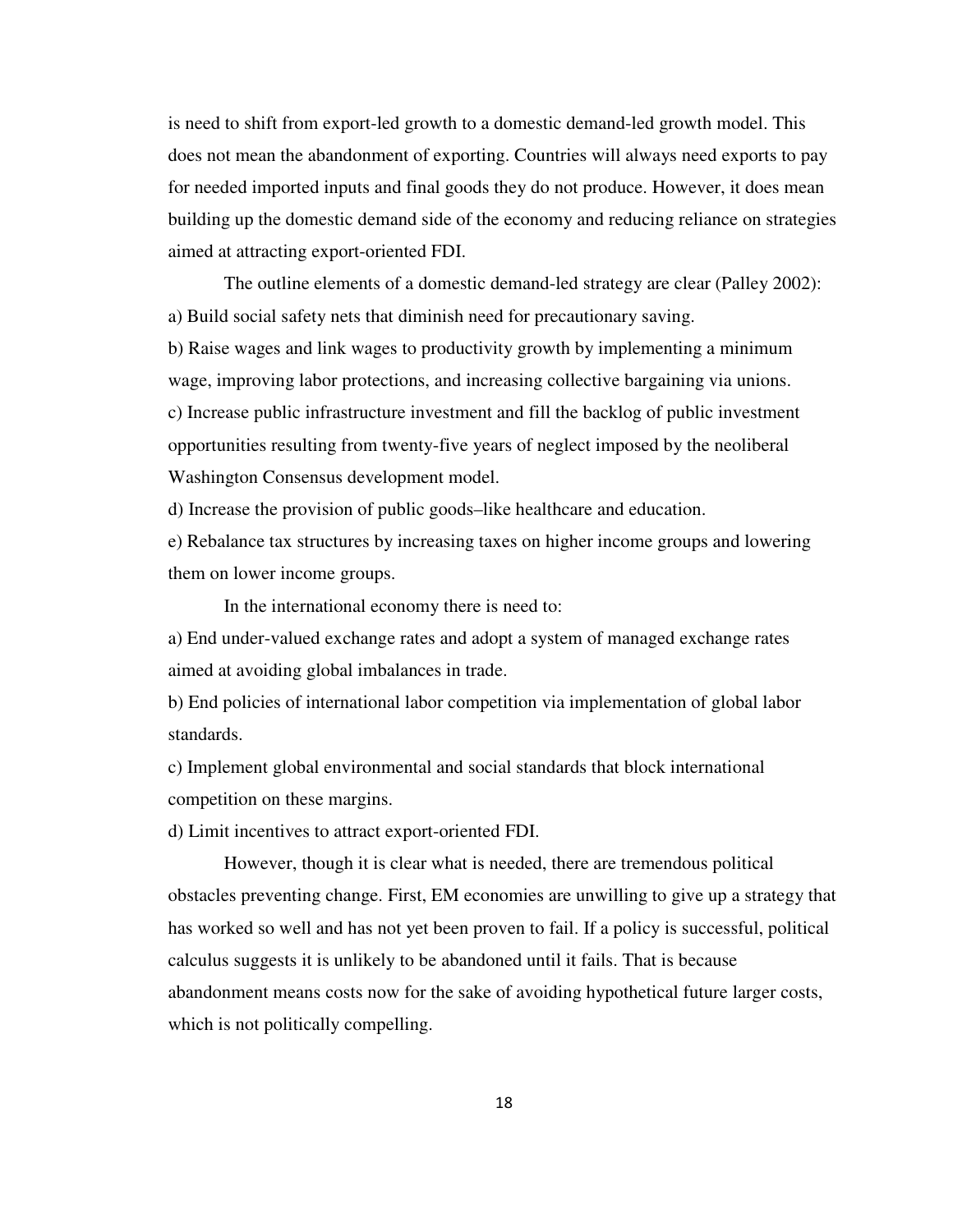Second, there is also resentment that EM economies are being asked to change when they still have far lower per capita income. Third, no individual country has an incentive to abandon export-led growth and adopt these types of policy measures for fear of being the only country to do so. Indeed, each individual country has an incentive to cheat on such measures and pursue an export-led growth strategy by itself. In effect, there is a collective action problem. The only way to get a global shift to a new growth model is to establish and enforce multilateral rules on exchange rates, and standards on acceptable labor, tax and environmental competition. However, getting agreement on such rules and standards is unlikely.

 In addition to these political obstacles to change, there are also structural obstacles. Once countries embark on the path of export-led growth it seems to be very difficult to change strategies. For example, Germany and Japan are still focused on exporting, continuously running large trade surpluses fifty years after having adopted the export-led model and long after they have become top tier high income countries. One possible explanation is that once export-oriented industries acquire dominance they gain political control, while the institutions and political interests that would promote domestic demand-led growth remain weak.

### **VII. CONCLUSIONS AND PREDICTIONS**

The above analysis suggests four conclusions and three predictions. Conclusion number one is the export-led growth paradigm is exhausted because of changed conditions in both EM and developed economies.

 Conclusion number two is EM economies are mistaken in their belief that they can collectively continue to grow on the basis of export-led growth. It will not deliver success for them and it will further impede the task of economic recovery in the developed countries.

 Conclusion number three is there is need for a major recalibration of the global economy that abandons export-led growth and replaces it with a new paradigm of domestic demand-led growth.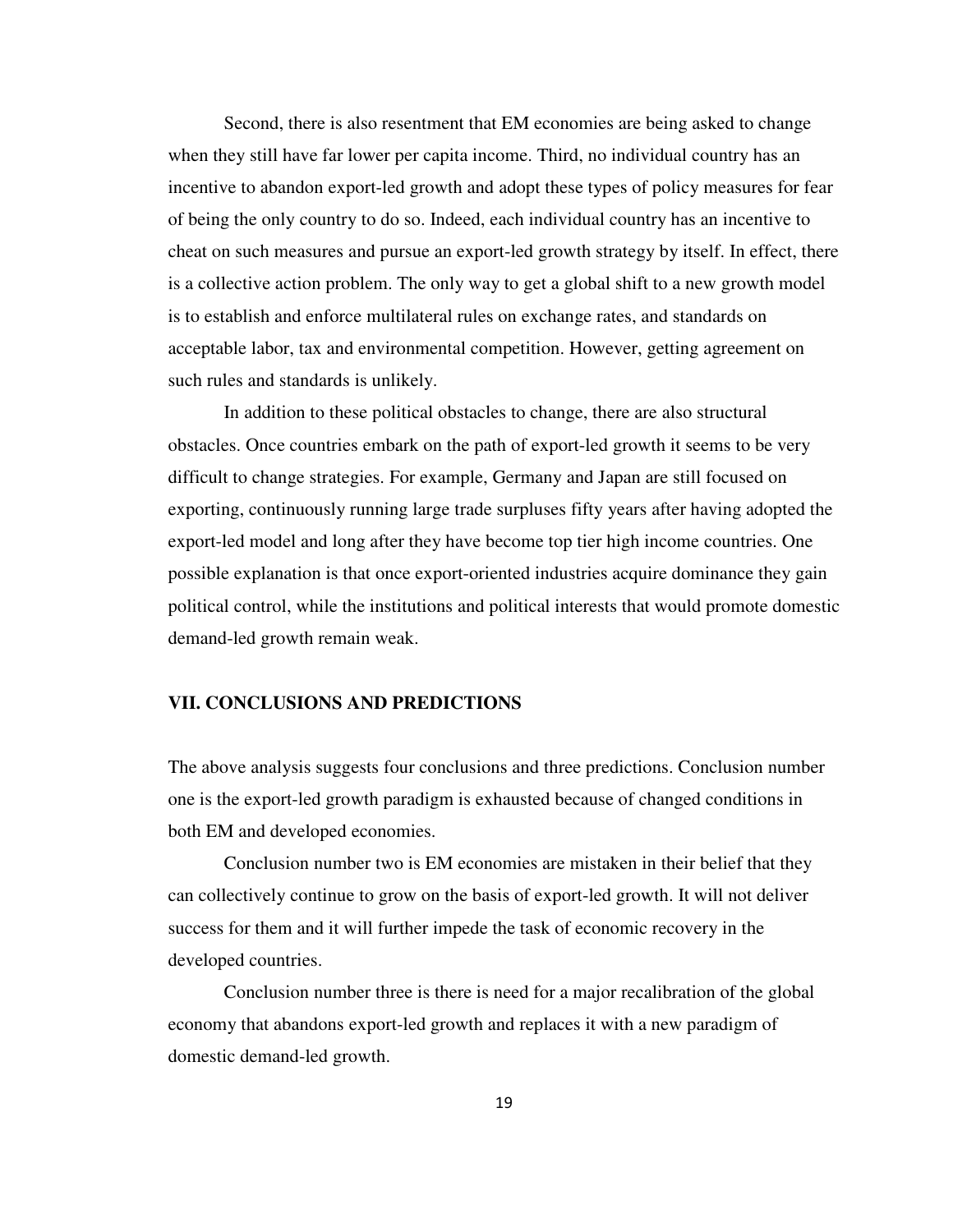Conclusion number four is globalization has so diversified global economic activity that no country or region can act as the lone locomotive of global growth. A diversified global economy requires that all regions pull together.

 These conclusions support the following three predictions. Prediction number one is for political reasons, it is highly unlikely that EM countries will shift away from export-led growth, nor will the international community agree on the international arrangements needed to make a domestic demand-led growth paradigm work. The fact is once a country has adopted export-led growth it appears nearly impossible to abandon it.

 Prediction number two is failure to recalibrate the global economy is likely to produce a political backlash in the industrialized countries, particularly in the US where the public has lost political patience because adjustment by China has been delayed too long.

 Prediction number three is the global economy is likely to experience asymmetric stagnation marked by slower growth in EM economies, stagnation in developed economies, and increased economic tensions between EM and industrialized economies.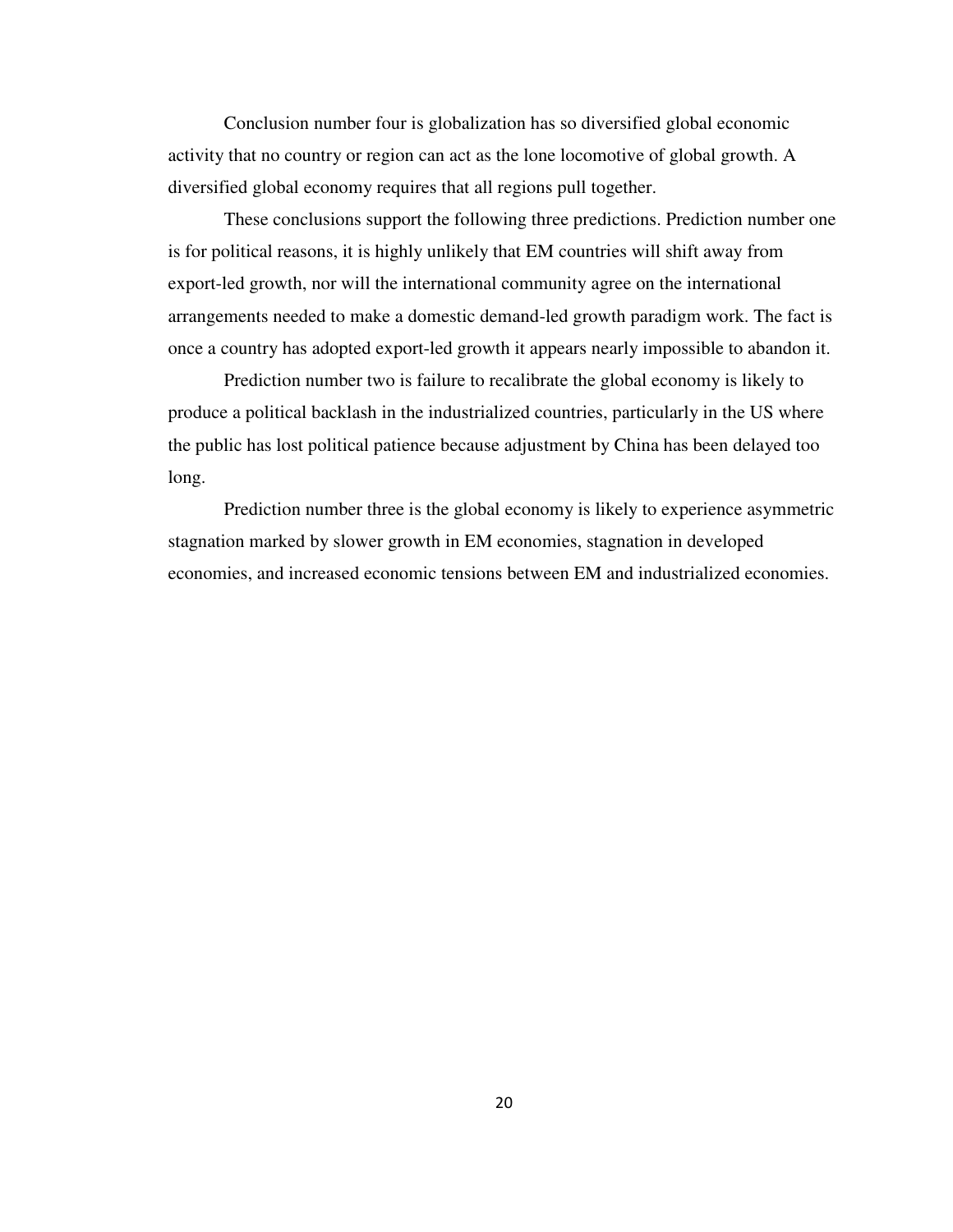#### **REFERENCES**

- Bhagwati, J. 1958. "Immizeriing Growth: A Geometrical Note." *Review of Economic Studies*, 58, 201–5.
- Blecker, R.A. 2000. "The Diminishing Returns to Export-led Growth." Prepared for the Council of Foreign Relations Working Group on Development, New York.

Blecker, R.A. and A. Razmi. 2010. "Export-led Growth, Real Exchange Rates and the Fallacy of Composition," in: Setterfield, M. (ed.), *Handbook of Alternative Theories of Economic Growth*, Cheltenham, UK: Edward Elgar.

- Brewer, A. 1985. "Trade with Fixed Real Wages and Mobile Capital." *Journal of International Economics*, 18, 177–186.
- Chang, H.-J. 2002. Kicking *Away the Ladder: Development Strategy in Historical Perspective*, London, U.K.: Anthem Press.
- Dornbusch, R., S. Fischer, and P.A. Samuelson. 1980. "Heckscher–Ohlin Trade Theory with a Continuum of Goods," *Quarterly Journal of Economics*, 95 (September), 203–224.
- Grossman, G.M. and E. Helpman. 1991. "Trade, Knowledge Spillovers and Growth," *European Economic Review*, 35 (May), 517–526.
- Johnson, H. 1954. "Increasing Productivity, Income-price Trends and Trade Balance, *Economic Journal*, 64, 462–85.

\_\_\_\_\_. 1955. "Economic Expansion and International Trade," *Manchester School of Economic and Social Studies*, 23, 95–112.

- Kaplinsky, R. 1993. "Export Processing Zones in the Dominican Republic: Transforming Manufactures into Commodities," *World Development*, 21, 1851–65.
- Krueger, A.O. 1974. "The Political Economy of Rent-seeking Society," *American Economic Review*, 64, 291–303.
- Krugman, P. 1984. "Import Protection as Export Promotion: International Competition in the Presence of Oligopoly and Economies of Scale," in Kierzkowski, Henryk, (ed.), *Monopolistic Competition in International Trade*, Oxford: Oxford University Press, 180–193.
- Lipsey, R.G. and K. Lancaster. 1956/57. "The General Theory of the Second Best," *Review of Economic Studies*, 24, 1–32.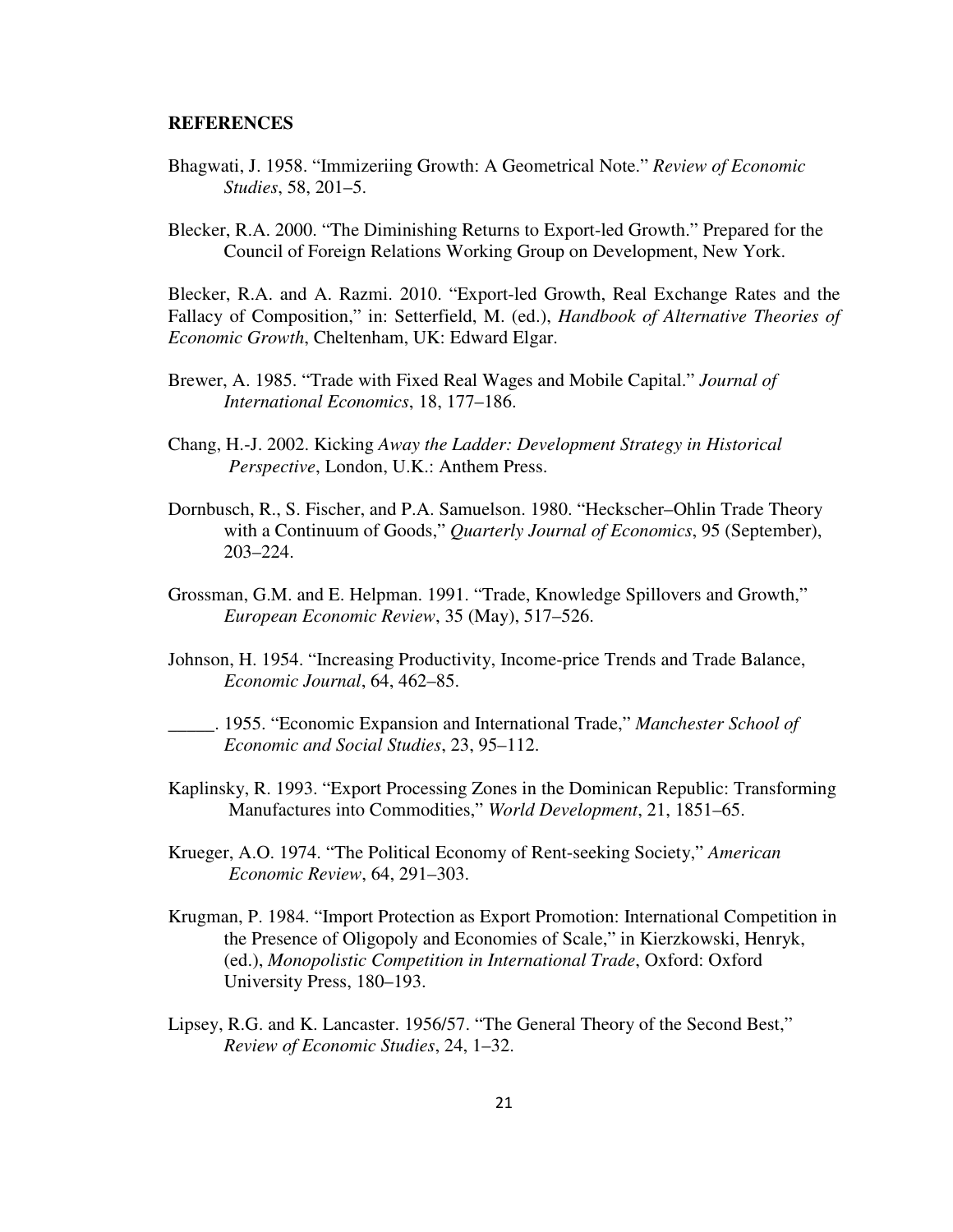- Manova, K., and Z. Zhang 2008. "China's Exporters and Importers: Firms, Products, and Trade Partners," unpublished manuscript, Department of Economics, Stanford University, CA, June.
- Milberg, W. 2002. "Say's Law in the Open Economy: Keynes' Rejection of the Theory of Comparative Advantage," in *Beyond Keynes*, S. Dow and J. Hillard (eds.), Aldershot, U.K.: Edward Elgar.
- Ohlin, B. 1933. *Interregional and International Trade*, Cambridge, Mass.: Harvard University Press.
- Palley, T.I. 2002. "Domestic Demand-Led Growth: A New Paradigm for Development," in Jacobs, Weaver and Baker (eds.), *New Rules for Global Finance*, Washington, DC. Also published as "A New Development Paradigm: Domestic Demand-Led Growth," *Foreign Policy in Focus*, September. online: <http://www.fpif.org/>
- \_\_\_\_\_. 2003a. "International Trade, Macroeconomics, and Exchange Rates: Re examining the Foundations of Trade Policy." Presented at a conference on Globalization and the Myths of Free Trade held at the New School for Social Research, New York, NY, April 18.
- . 2003b. "Export-led Growth: Evidence of Developing Country Crowding-Out?" in Arestis et al. (eds.), *Globalization, Regionalism, and Economic Activity*, Cheltenham: Edward Elgar.
- \_\_\_\_\_. 2004. "The Economic Case for International Labor Standards," *Cambridge Journal of Economics*, 28, January. 21–36.
- \_\_\_\_\_. 2006. "Capital Accumulation Is Not Enough: Developing the Domestic Market," *Challenge*, November–December. 20–34.
- Palma, G. 2010. "Why Has Productivity Growth Stagnated in Most Latin American Countries Since Neoliberal Reforms?" Cambridge Working Papers in Economics No. 1030, Department of Applied Economics, Cambridge University.
- Prasch, R.E. 1996. "Reassessing the Theory of Comparative Advantage," *Review of Political Economy*, 8 (1), 37–54.
- Prebisch, R. 1950. *The Economic Development of Latin America and its Principle Problem*, UNECLA, Santiago.
- Robinson, J. 1947. *Essays in the Theory of Employment*, 2nd edition, Oxford: Basil Blackwell. First published in 1937.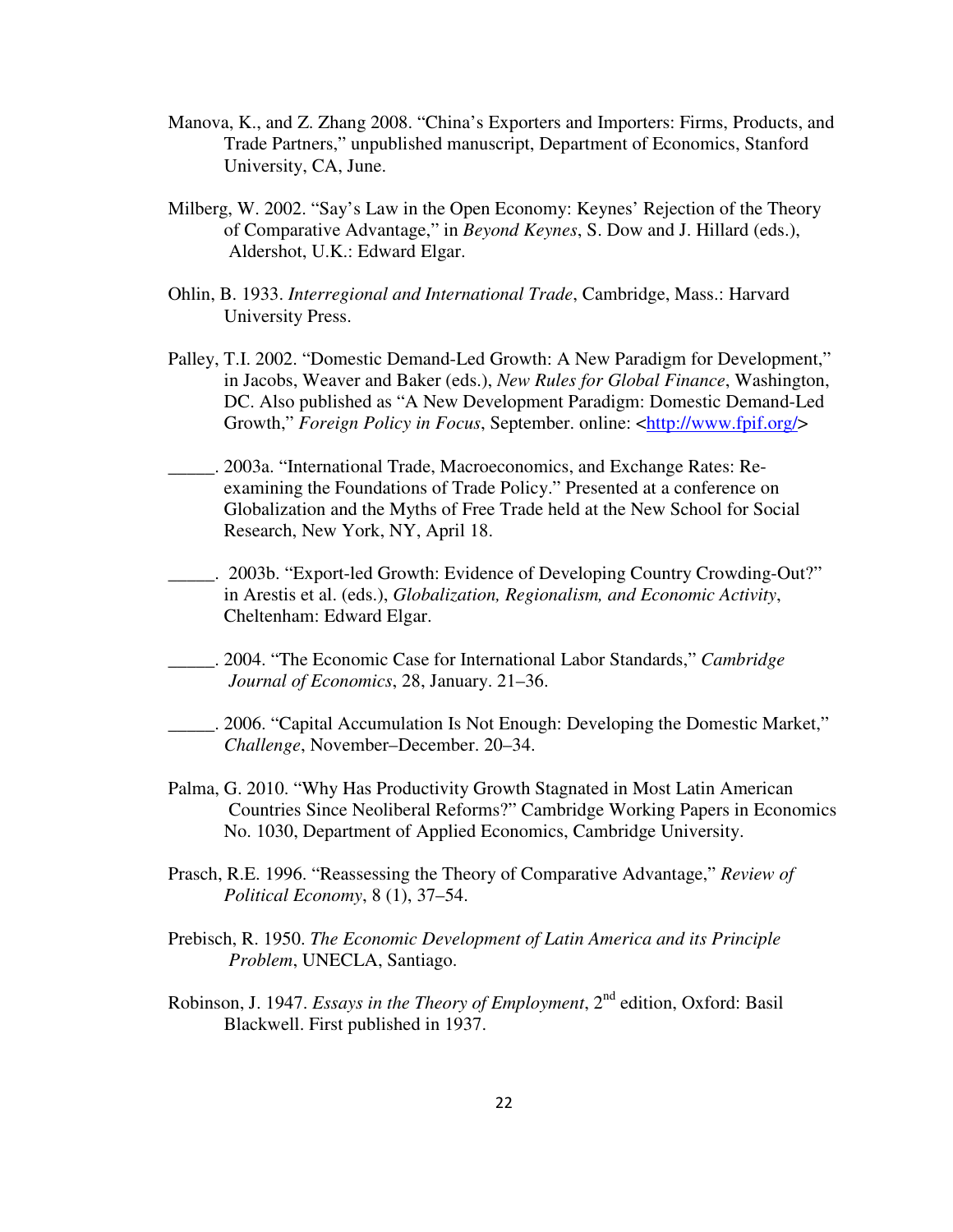Samuelson, P.A. 1948. "International Trade and Equalisation of Factor Prices," *Economic Journal*, 58 June. p. 163–184.